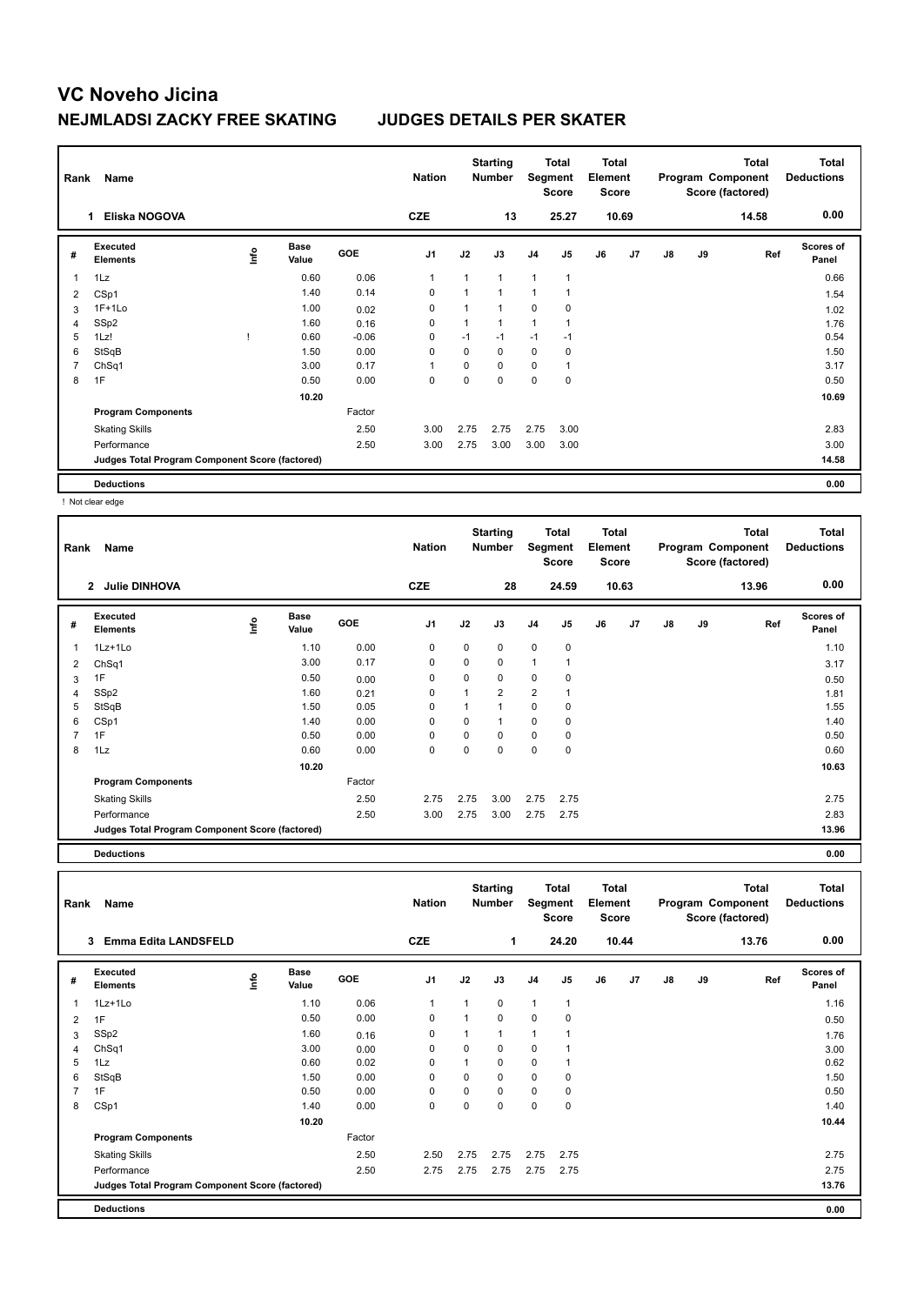| Rank           | Name                                            |      |                      |        | <b>Nation</b>  |             | <b>Starting</b><br><b>Number</b> |                | <b>Total</b><br>Segment<br><b>Score</b> | <b>Total</b><br>Element<br><b>Score</b> |       |    |    | <b>Total</b><br>Program Component<br>Score (factored) | <b>Total</b><br><b>Deductions</b> |
|----------------|-------------------------------------------------|------|----------------------|--------|----------------|-------------|----------------------------------|----------------|-----------------------------------------|-----------------------------------------|-------|----|----|-------------------------------------------------------|-----------------------------------|
|                | 4 Alzbeta LAPACKOVA                             |      |                      |        | <b>CZE</b>     |             | 27                               |                | 23.97                                   |                                         | 10.21 |    |    | 13.76                                                 | 0.00                              |
| #              | <b>Executed</b><br><b>Elements</b>              | lnfo | <b>Base</b><br>Value | GOE    | J <sub>1</sub> | J2          | J3                               | J <sub>4</sub> | J5                                      | J6                                      | J7    | J8 | J9 | Ref                                                   | <b>Scores of</b><br>Panel         |
| 1              | 1F                                              |      | 0.50                 | 0.00   | 0              | $\mathbf 0$ | $\Omega$                         | $\mathbf 0$    | $\pmb{0}$                               |                                         |       |    |    |                                                       | 0.50                              |
| 2              | StSqB                                           |      | 1.50                 | 0.00   | 0              | $\mathbf 0$ | $\mathbf 0$                      | $\mathbf 0$    | $\mathbf{1}$                            |                                         |       |    |    |                                                       | 1.50                              |
| 3              | SSp1                                            |      | 1.30                 | 0.22   | 1              | 1           | $\overline{2}$                   | 2              | $\overline{2}$                          |                                         |       |    |    |                                                       | 1.52                              |
| $\overline{4}$ | 1Lz+1Lo                                         |      | 1.10                 | 0.00   | 0              | 0           | 0                                | 0              | $\mathbf 0$                             |                                         |       |    |    |                                                       | 1.10                              |
| 5              | 1F                                              |      | 0.50                 | 0.00   | $\Omega$       | $\Omega$    | $\Omega$                         | 0              | $\mathbf 0$                             |                                         |       |    |    |                                                       | 0.50                              |
| 6              | ChSq1                                           |      | 3.00                 | 0.00   | $\Omega$       | $\Omega$    | $\Omega$                         | $\Omega$       | $\mathbf 0$                             |                                         |       |    |    |                                                       | 3.00                              |
| $\overline{7}$ | 1Lz                                             |      | 0.60                 | 0.00   | 0              | $\mathbf 0$ | 0                                | 0              | 0                                       |                                         |       |    |    |                                                       | 0.60                              |
| 8              | CSp1                                            |      | 1.40                 | 0.09   | $\mathbf 0$    | $\Omega$    | $\mathbf{1}$                     | 1              | $\mathbf{1}$                            |                                         |       |    |    |                                                       | 1.49                              |
|                |                                                 |      | 9.90                 |        |                |             |                                  |                |                                         |                                         |       |    |    |                                                       | 10.21                             |
|                | <b>Program Components</b>                       |      |                      | Factor |                |             |                                  |                |                                         |                                         |       |    |    |                                                       |                                   |
|                | <b>Skating Skills</b>                           |      |                      | 2.50   | 2.75           | 2.50        | 2.75                             | 2.75           | 2.75                                    |                                         |       |    |    |                                                       | 2.75                              |
|                | Performance                                     |      |                      | 2.50   | 2.75           | 2.50        | 2.75                             | 2.75           | 2.75                                    |                                         |       |    |    |                                                       | 2.75                              |
|                | Judges Total Program Component Score (factored) |      |                      |        |                |             |                                  |                |                                         |                                         |       |    |    |                                                       | 13.76                             |
|                | <b>Deductions</b>                               |      |                      |        |                |             |                                  |                |                                         |                                         |       |    |    |                                                       | 0.00                              |
|                |                                                 |      |                      |        |                |             |                                  |                |                                         |                                         |       |    |    |                                                       |                                   |
| Rank           | Name                                            |      |                      |        | <b>Nation</b>  |             | <b>Starting</b><br><b>Number</b> |                | <b>Total</b><br>Segment<br><b>Score</b> | Total<br>Element<br><b>Score</b>        |       |    |    | <b>Total</b><br>Program Component<br>Score (factored) | Total<br><b>Deductions</b>        |
|                | 5 Vanesa MIKULCOVA                              |      |                      |        | <b>CZE</b>     |             | 15                               |                | 23.62                                   |                                         | 10.06 |    |    | 13.56                                                 | 0.00                              |
|                | $\overline{\phantom{0}}$                        |      |                      |        |                |             |                                  |                |                                         |                                         |       |    |    |                                                       |                                   |

| Executed<br>Base<br>lnfo<br>GOE<br>J <sub>1</sub><br>J2<br>J3<br>J <sub>4</sub><br>J5<br>J6<br>J <sub>7</sub><br>J9<br>Ref<br>J8<br>#<br><b>Elements</b><br>Value<br>Panel<br>3.00<br>0.00<br>$\mathbf 0$<br>$\mathbf 0$<br>ChSq1<br>0<br>$-1$<br>1<br>0.50<br>0.00<br>0<br>0<br>$\mathbf 0$<br>$\mathbf 0$<br>1<br>1F<br>$\overline{2}$<br>0<br>0<br>0<br>0<br>$1Lz+1Lo$<br>1.10<br>$-1$<br>0.00<br>3<br>$\overline{2}$<br>SSp2<br>1.60<br>$\overline{A}$<br>1<br>0.16<br>$\overline{4}$<br>$\mathbf 0$<br>0<br>1Lz<br>0.60<br>0.00<br>0<br>0<br>5<br>1<br>$\mathbf 0$<br>1Lo<br>0.50<br>0.00<br>0<br>0<br>$\mathbf 0$<br>6<br>0<br>$\mathbf 0$<br>$\mathbf 0$<br>0.00<br>0<br>0<br>CSpB<br>1.10<br>0<br>$\mathbf 0$<br>$\mathbf 0$<br>0.00<br>0<br>$\mathbf 0$<br>StSqB<br>1.50<br>$\overline{1}$<br>8<br>9.90<br><b>Program Components</b><br>Factor<br><b>Skating Skills</b><br>2.50<br>2.75<br>2.50<br>2.50<br>2.75<br>2.75 |             |  |      |      |      |      |      |      |  |  |                  |
|----------------------------------------------------------------------------------------------------------------------------------------------------------------------------------------------------------------------------------------------------------------------------------------------------------------------------------------------------------------------------------------------------------------------------------------------------------------------------------------------------------------------------------------------------------------------------------------------------------------------------------------------------------------------------------------------------------------------------------------------------------------------------------------------------------------------------------------------------------------------------------------------------------------------------------|-------------|--|------|------|------|------|------|------|--|--|------------------|
|                                                                                                                                                                                                                                                                                                                                                                                                                                                                                                                                                                                                                                                                                                                                                                                                                                                                                                                                  |             |  |      |      |      |      |      |      |  |  | <b>Scores of</b> |
|                                                                                                                                                                                                                                                                                                                                                                                                                                                                                                                                                                                                                                                                                                                                                                                                                                                                                                                                  |             |  |      |      |      |      |      |      |  |  | 3.00             |
|                                                                                                                                                                                                                                                                                                                                                                                                                                                                                                                                                                                                                                                                                                                                                                                                                                                                                                                                  |             |  |      |      |      |      |      |      |  |  | 0.50             |
|                                                                                                                                                                                                                                                                                                                                                                                                                                                                                                                                                                                                                                                                                                                                                                                                                                                                                                                                  |             |  |      |      |      |      |      |      |  |  | 1.10             |
|                                                                                                                                                                                                                                                                                                                                                                                                                                                                                                                                                                                                                                                                                                                                                                                                                                                                                                                                  |             |  |      |      |      |      |      |      |  |  | 1.76             |
|                                                                                                                                                                                                                                                                                                                                                                                                                                                                                                                                                                                                                                                                                                                                                                                                                                                                                                                                  |             |  |      |      |      |      |      |      |  |  | 0.60             |
|                                                                                                                                                                                                                                                                                                                                                                                                                                                                                                                                                                                                                                                                                                                                                                                                                                                                                                                                  |             |  |      |      |      |      |      |      |  |  | 0.50             |
|                                                                                                                                                                                                                                                                                                                                                                                                                                                                                                                                                                                                                                                                                                                                                                                                                                                                                                                                  |             |  |      |      |      |      |      |      |  |  | 1.10             |
|                                                                                                                                                                                                                                                                                                                                                                                                                                                                                                                                                                                                                                                                                                                                                                                                                                                                                                                                  |             |  |      |      |      |      |      |      |  |  | 1.50             |
|                                                                                                                                                                                                                                                                                                                                                                                                                                                                                                                                                                                                                                                                                                                                                                                                                                                                                                                                  |             |  |      |      |      |      |      |      |  |  | 10.06            |
|                                                                                                                                                                                                                                                                                                                                                                                                                                                                                                                                                                                                                                                                                                                                                                                                                                                                                                                                  |             |  |      |      |      |      |      |      |  |  |                  |
|                                                                                                                                                                                                                                                                                                                                                                                                                                                                                                                                                                                                                                                                                                                                                                                                                                                                                                                                  |             |  |      |      |      |      |      |      |  |  | 2.67             |
|                                                                                                                                                                                                                                                                                                                                                                                                                                                                                                                                                                                                                                                                                                                                                                                                                                                                                                                                  | Performance |  | 2.50 | 2.75 | 2.25 | 2.75 | 2.75 | 2.75 |  |  | 2.75             |
| Judges Total Program Component Score (factored)                                                                                                                                                                                                                                                                                                                                                                                                                                                                                                                                                                                                                                                                                                                                                                                                                                                                                  |             |  |      |      |      |      |      |      |  |  | 13.56            |

**Deductions 0.00**

| Rank | Name                                            |             |                      |        | <b>Nation</b>  |             | <b>Starting</b><br>Number | Segment        | <b>Total</b><br><b>Score</b> | <b>Total</b><br><b>Element</b><br>Score |                |               |    | Total<br>Program Component<br>Score (factored) | <b>Total</b><br><b>Deductions</b> |
|------|-------------------------------------------------|-------------|----------------------|--------|----------------|-------------|---------------------------|----------------|------------------------------|-----------------------------------------|----------------|---------------|----|------------------------------------------------|-----------------------------------|
|      | Michaela HOBZOVA<br>6                           |             |                      |        | <b>CZE</b>     |             | 10                        |                | 23.31                        |                                         | 9.98           |               |    | 13.33                                          | 0.00                              |
| #    | <b>Executed</b><br><b>Elements</b>              | <u>info</u> | <b>Base</b><br>Value | GOE    | J <sub>1</sub> | J2          | J3                        | J <sub>4</sub> | J <sub>5</sub>               | J6                                      | J <sub>7</sub> | $\mathsf{J}8$ | J9 | Ref                                            | Scores of<br>Panel                |
| 1    | ChSq1                                           |             | 3.00                 | 0.50   | $\mathbf 1$    | 0           | 1                         | 1              | $\mathbf{1}$                 |                                         |                |               |    |                                                | 3.50                              |
| 2    | 1Lo                                             |             | 0.50                 | 0.00   | $\mathbf 0$    | $\mathbf 0$ | 0                         | $\mathbf 0$    | $\pmb{0}$                    |                                         |                |               |    |                                                | 0.50                              |
| 3    | 1F                                              |             | 0.50                 | 0.00   | 0              | 0           | 0                         | 0              | 0                            |                                         |                |               |    |                                                | 0.50                              |
| 4    | CSpB                                            |             | 1.10                 | 0.07   | 0              | 1           | 1                         | 1              | 0                            |                                         |                |               |    |                                                | 1.17                              |
| 5    | 1Lz                                             |             | 0.60                 | 0.00   | 0              | 0           | 0                         | 0              | 0                            |                                         |                |               |    |                                                | 0.60                              |
| 6    | $1F+1Lo$                                        |             | 1.00                 | 0.00   | 0              | 0           | 0                         | 0              | 0                            |                                         |                |               |    |                                                | 1.00                              |
| 7    | StSqB                                           |             | 1.50                 | 0.00   | $\mathbf 0$    | $\Omega$    | $\Omega$                  | $\mathbf 0$    | 0                            |                                         |                |               |    |                                                | 1.50                              |
| 8    | SSpB                                            |             | 1.10                 | 0.11   | $\mathbf{1}$   | 1           | $\mathbf{1}$              | 1              | 1                            |                                         |                |               |    |                                                | 1.21                              |
|      |                                                 |             | 9.30                 |        |                |             |                           |                |                              |                                         |                |               |    |                                                | 9.98                              |
|      | <b>Program Components</b>                       |             |                      | Factor |                |             |                           |                |                              |                                         |                |               |    |                                                |                                   |
|      | <b>Skating Skills</b>                           |             |                      | 2.50   | 2.75           | 2.50        | 2.75                      | 2.75           | 2.75                         |                                         |                |               |    |                                                | 2.75                              |
|      | Performance                                     |             |                      | 2.50   | 2.75           | 2.50        | 2.50                      | 2.75           | 2.50                         |                                         |                |               |    |                                                | 2.58                              |
|      | Judges Total Program Component Score (factored) |             |                      |        |                |             |                           |                |                              |                                         |                |               |    |                                                | 13.33                             |
|      | <b>Deductions</b>                               |             |                      |        |                |             |                           |                |                              |                                         |                |               |    |                                                | 0.00                              |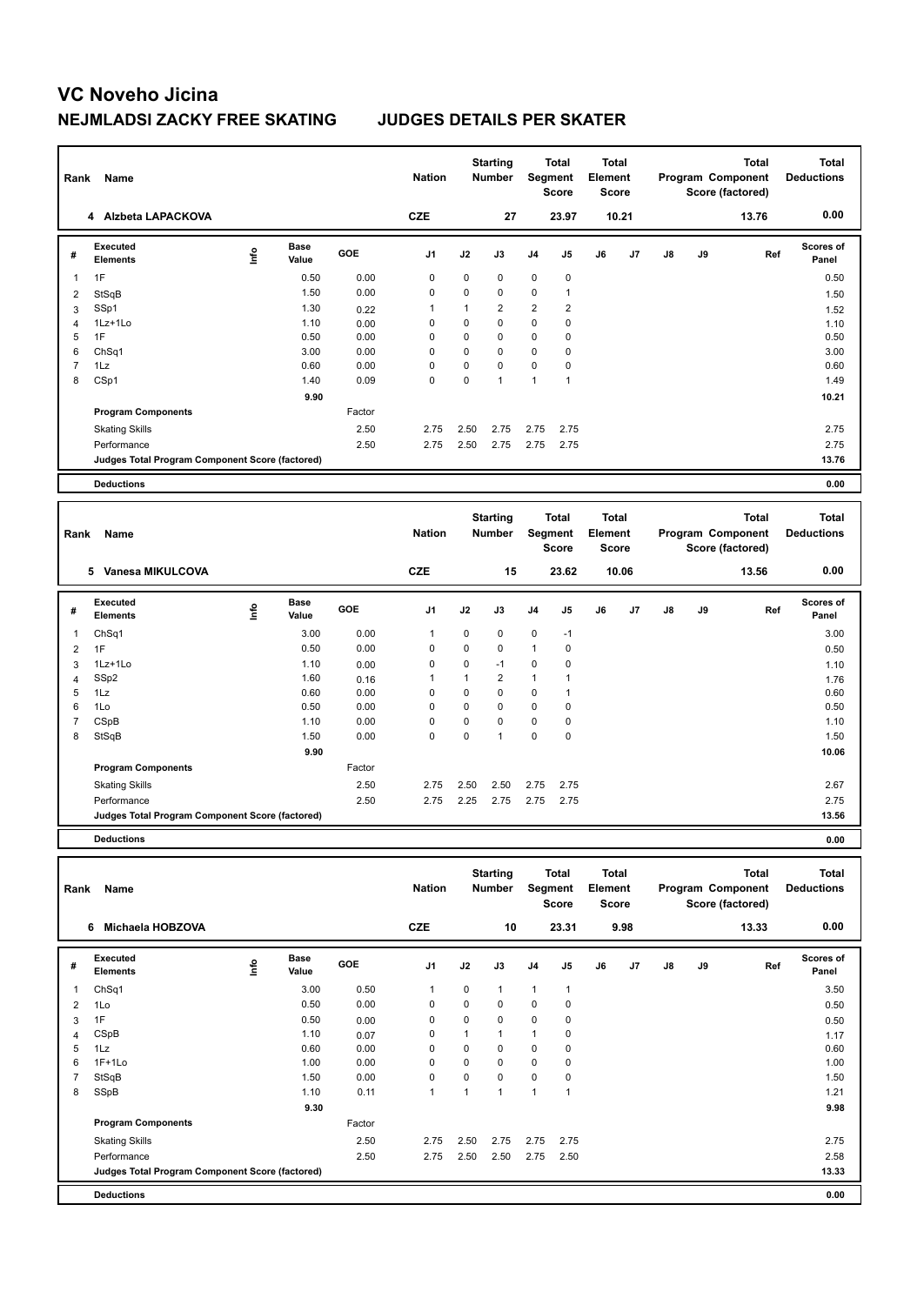| Rank           | Name                                            |      |                       |        | <b>Nation</b>  |             | <b>Starting</b><br><b>Number</b> |                | <b>Total</b><br><b>Segment</b><br><b>Score</b> | <b>Total</b><br>Element<br><b>Score</b> |       |    |    | <b>Total</b><br>Program Component<br>Score (factored) | <b>Total</b><br><b>Deductions</b> |
|----------------|-------------------------------------------------|------|-----------------------|--------|----------------|-------------|----------------------------------|----------------|------------------------------------------------|-----------------------------------------|-------|----|----|-------------------------------------------------------|-----------------------------------|
|                | 7 Zaneta Ella KUBENOVA                          |      |                       |        | <b>CZE</b>     |             | 18                               |                | 22.91                                          |                                         | 10.81 |    |    | 12.50                                                 | $-0.40$                           |
| #              | Executed<br><b>Elements</b>                     | lnfo | <b>Base</b><br>Value  | GOE    | J1             | J2          | J3                               | J <sub>4</sub> | J5                                             | J6                                      | J7    | J8 | J9 | Ref                                                   | Scores of<br>Panel                |
| 1              | 1Lo+1Lo                                         |      | 1.00                  | 0.00   | 0              | $\mathbf 0$ | 0                                | 0              | $-1$                                           |                                         |       |    |    |                                                       | 1.00                              |
| 2              | 1F                                              |      | 0.50                  | 0.00   | 0              | $-1$        | 0                                | $\mathbf 0$    | 0                                              |                                         |       |    |    |                                                       | 0.50                              |
| 3              | ChSq1                                           |      | 3.00                  | 0.50   | 1              | 0           | $\mathbf{1}$                     | $\mathbf{1}$   | 1                                              |                                         |       |    |    |                                                       | 3.50                              |
| 4              | 1F                                              |      | 0.50                  | 0.00   | $\mathbf 0$    | 0           | $\mathbf 0$                      | $\mathbf 0$    | 0                                              |                                         |       |    |    |                                                       | 0.50                              |
| 5              | SSp2                                            |      | 1.60                  | 0.16   | 0              | 1           | $\mathbf{1}$                     | $\mathbf{1}$   | $\mathbf{1}$                                   |                                         |       |    |    |                                                       | 1.76                              |
| 6              | 1Lz                                             |      | 0.60                  | 0.00   | $\mathbf 0$    | $\mathbf 0$ | $\Omega$                         | $\Omega$       | 0                                              |                                         |       |    |    |                                                       | 0.60                              |
| $\overline{7}$ | StSqB                                           |      | 1.50                  | 0.00   | $\mathbf 0$    | 0           | $\mathbf 0$                      | $\mathbf 0$    | 0                                              |                                         |       |    |    |                                                       | 1.50                              |
| 8              | CSp1                                            |      | 1.40                  | 0.05   | $\mathbf 0$    | $\mathbf 0$ | $\mathbf{1}$                     | $\mathbf{1}$   | 0                                              |                                         |       |    |    |                                                       | 1.45                              |
|                |                                                 |      | 10.10                 |        |                |             |                                  |                |                                                |                                         |       |    |    |                                                       | 10.81                             |
|                | <b>Program Components</b>                       |      |                       | Factor |                |             |                                  |                |                                                |                                         |       |    |    |                                                       |                                   |
|                | <b>Skating Skills</b>                           |      |                       | 2.50   | 2.50           | 2.25        | 2.50                             | 2.50           | 2.50                                           |                                         |       |    |    |                                                       | 2.50                              |
|                | Performance                                     |      |                       | 2.50   | 2.50           | 2.25        | 2.50                             | 2.50           | 2.50                                           |                                         |       |    |    |                                                       | 2.50                              |
|                | Judges Total Program Component Score (factored) |      |                       |        |                |             |                                  |                |                                                |                                         |       |    |    |                                                       | 12.50                             |
|                | <b>Deductions</b>                               |      | Time violation: -0.40 |        |                |             |                                  |                |                                                |                                         |       |    |    |                                                       | $-0.40$                           |
|                |                                                 |      |                       |        |                |             |                                  |                |                                                |                                         |       |    |    |                                                       |                                   |
| Rank           | Name                                            |      |                       |        | <b>Nation</b>  |             | <b>Starting</b><br><b>Number</b> |                | <b>Total</b><br>Segment<br><b>Score</b>        | <b>Total</b><br>Element<br><b>Score</b> |       |    |    | <b>Total</b><br>Program Component<br>Score (factored) | <b>Total</b><br><b>Deductions</b> |
|                | Sofia VAZHENINA<br>8                            |      |                       |        | <b>RUS</b>     |             | 17                               |                | 22.84                                          |                                         | 9.28  |    |    | 13.56                                                 | 0.00                              |
| #              | <b>Executed</b><br><b>Elements</b>              | lnfo | <b>Base</b><br>Value  | GOE    | J <sub>1</sub> | J2          | J3                               | J <sub>4</sub> | J <sub>5</sub>                                 | J6                                      | J7    | J8 | J9 | Ref                                                   | <b>Scores of</b><br>Panel         |
| 1              | 1Lz+1Lo                                         |      | 1.10                  | 0.06   | $\overline{1}$ | 0           | $\mathbf{1}$                     | $\mathbf{1}$   | $\mathbf{1}$                                   |                                         |       |    |    |                                                       | 1.16                              |
| $\overline{2}$ | 1Lo                                             |      | 0.50                  | 0.00   | $\mathbf 0$    | 0           | $\Omega$                         | $\mathbf 0$    | $\mathbf 0$                                    |                                         |       |    |    |                                                       | 0.50                              |

| #              | <b>Executed</b><br>Elements                     | $\mathsf{f}^\mathsf{o}$ | <b>Base</b><br>Value | <b>GOE</b> | J <sub>1</sub>           | J2          | J3          | J <sub>4</sub> | J5          | J6 | J <sub>7</sub> | $\mathsf{J}8$ | J9 | Ref | <b>Scores of</b><br>Panel |
|----------------|-------------------------------------------------|-------------------------|----------------------|------------|--------------------------|-------------|-------------|----------------|-------------|----|----------------|---------------|----|-----|---------------------------|
| $\mathbf{1}$   | $1Lz+1Lo$                                       |                         | 1.10                 | 0.06       | 1                        | 0           | -1          |                |             |    |                |               |    |     | 1.16                      |
| $\overline{2}$ | 1Lo                                             |                         | 0.50                 | 0.00       | 0                        | $\mathbf 0$ | $\mathbf 0$ | 0              | $\mathbf 0$ |    |                |               |    |     | 0.50                      |
| 3              | 1F                                              |                         | 0.50                 | 0.00       | 0                        | 0           | 0           | 0              | 0           |    |                |               |    |     | 0.50                      |
| 4              | 1F                                              |                         | 0.50                 | 0.00       | 0                        | 0           | 0           | 0              | 0           |    |                |               |    |     | 0.50                      |
| 5              | SSp1                                            |                         | 1.30                 | 0.00       | 0                        | 0           | -1          | 0              | 0           |    |                |               |    |     | 1.30                      |
| 6              | ChSq1                                           |                         | 3.00                 | $-0.17$    | $\mathbf 0$              | 0           | $\mathbf 0$ | $-1$           | $-1$        |    |                |               |    |     | 2.83                      |
| $\overline{7}$ | $1\text{Lz}^*$                                  | $\star$                 | 0.00                 | 0.00       | $\overline{\phantom{0}}$ |             |             |                |             |    |                |               |    |     | 0.00                      |
| 8              | CSpB                                            |                         | 1.10                 | $-0.11$    | 0                        | $-1$        | $-1$        | $-1$           | $-1$        |    |                |               |    |     | 0.99                      |
| 9              | StSqB                                           |                         | 1.50                 | 0.00       | 0                        | 0           | 0           | 0              | 0           |    |                |               |    |     | 1.50                      |
|                |                                                 |                         | 9.50                 |            |                          |             |             |                |             |    |                |               |    |     | 9.28                      |
|                | <b>Program Components</b>                       |                         |                      | Factor     |                          |             |             |                |             |    |                |               |    |     |                           |
|                | <b>Skating Skills</b>                           |                         |                      | 2.50       | 2.75                     | 2.50        | 3.00        | 2.75           | 2.75        |    |                |               |    |     | 2.75                      |
|                | Performance                                     |                         |                      | 2.50       | 2.75                     | 2.50        | 2.50        | 2.75           | 2.75        |    |                |               |    |     | 2.67                      |
|                | Judges Total Program Component Score (factored) |                         |                      |            |                          |             |             |                |             |    |                |               |    |     | 13.56                     |
|                | <b>Deductions</b>                               |                         |                      |            |                          |             |             |                |             |    |                |               |    |     | 0.00                      |

\* Invalid element

| Rank | Name                                            |             |                      |        | <b>Nation</b>            |          | <b>Starting</b><br><b>Number</b> | Segment        | <b>Total</b><br><b>Score</b> | <b>Total</b><br>Element<br><b>Score</b> |      |               |    | <b>Total</b><br>Program Component<br>Score (factored) | <b>Total</b><br><b>Deductions</b> |
|------|-------------------------------------------------|-------------|----------------------|--------|--------------------------|----------|----------------------------------|----------------|------------------------------|-----------------------------------------|------|---------------|----|-------------------------------------------------------|-----------------------------------|
|      | <b>Natalie KRUZELOVA</b><br>9                   |             |                      |        | <b>CZE</b>               |          | 21                               |                | 22.30                        |                                         | 7.50 |               |    | 14.80                                                 | 0.00                              |
| #    | Executed<br><b>Elements</b>                     | <u>info</u> | <b>Base</b><br>Value | GOE    | J <sub>1</sub>           | J2       | J3                               | J <sub>4</sub> | J5                           | J6                                      | J7   | $\mathsf{J}8$ | J9 | Ref                                                   | <b>Scores of</b><br>Panel         |
| 1    | ChSq                                            |             | 0.00                 | 0.00   | $\overline{\phantom{a}}$ |          |                                  |                | $\overline{\phantom{a}}$     |                                         |      |               |    |                                                       | 0.00                              |
| 2    | 1Lz+1Lo                                         |             | 1.10                 | 0.00   | 0                        | 0        | 0                                | $\mathbf 0$    | 0                            |                                         |      |               |    |                                                       | 1.10                              |
| 3    | SSp2                                            |             | 1.60                 | 0.16   | $\mathbf{1}$             |          | 2                                | $\mathbf{1}$   | 1                            |                                         |      |               |    |                                                       | 1.76                              |
| 4    | StSqB                                           |             | 1.50                 | 0.00   | 0                        | $\Omega$ | $\Omega$                         | $\mathbf 0$    | 0                            |                                         |      |               |    |                                                       | 1.50                              |
| 5    | 1Lo                                             |             | 0.50                 | 0.00   | $\mathbf 0$              | $\Omega$ | 0                                | $\mathbf 0$    | $\mathbf 0$                  |                                         |      |               |    |                                                       | 0.50                              |
| 6    | 1Lz                                             |             | 0.60                 | 0.00   | $\mathbf{1}$             | $\Omega$ | 0                                | $\mathbf 0$    | 0                            |                                         |      |               |    |                                                       | 0.60                              |
|      | 1F                                              |             | 0.50                 | 0.00   | 0                        |          | 0                                | $\mathbf 0$    | 0                            |                                         |      |               |    |                                                       | 0.50                              |
| 8    | CSp1                                            |             | 1.40                 | 0.14   | $\mathbf{1}$             |          | 1                                | $\overline{1}$ | $\mathbf{1}$                 |                                         |      |               |    |                                                       | 1.54                              |
|      |                                                 |             | 7.20                 |        |                          |          |                                  |                |                              |                                         |      |               |    |                                                       | 7.50                              |
|      | <b>Program Components</b>                       |             |                      | Factor |                          |          |                                  |                |                              |                                         |      |               |    |                                                       |                                   |
|      | <b>Skating Skills</b>                           |             |                      | 2.50   | 3.00                     | 2.75     | 3.00                             | 3.00           | 2.75                         |                                         |      |               |    |                                                       | 2.92                              |
|      | Performance                                     |             |                      | 2.50   | 3.00                     | 3.00     | 3.00                             | 3.00           | 2.75                         |                                         |      |               |    |                                                       | 3.00                              |
|      | Judges Total Program Component Score (factored) |             |                      |        |                          |          |                                  |                |                              |                                         |      |               |    |                                                       | 14.80                             |
|      | <b>Deductions</b>                               |             |                      |        |                          |          |                                  |                |                              |                                         |      |               |    |                                                       | 0.00                              |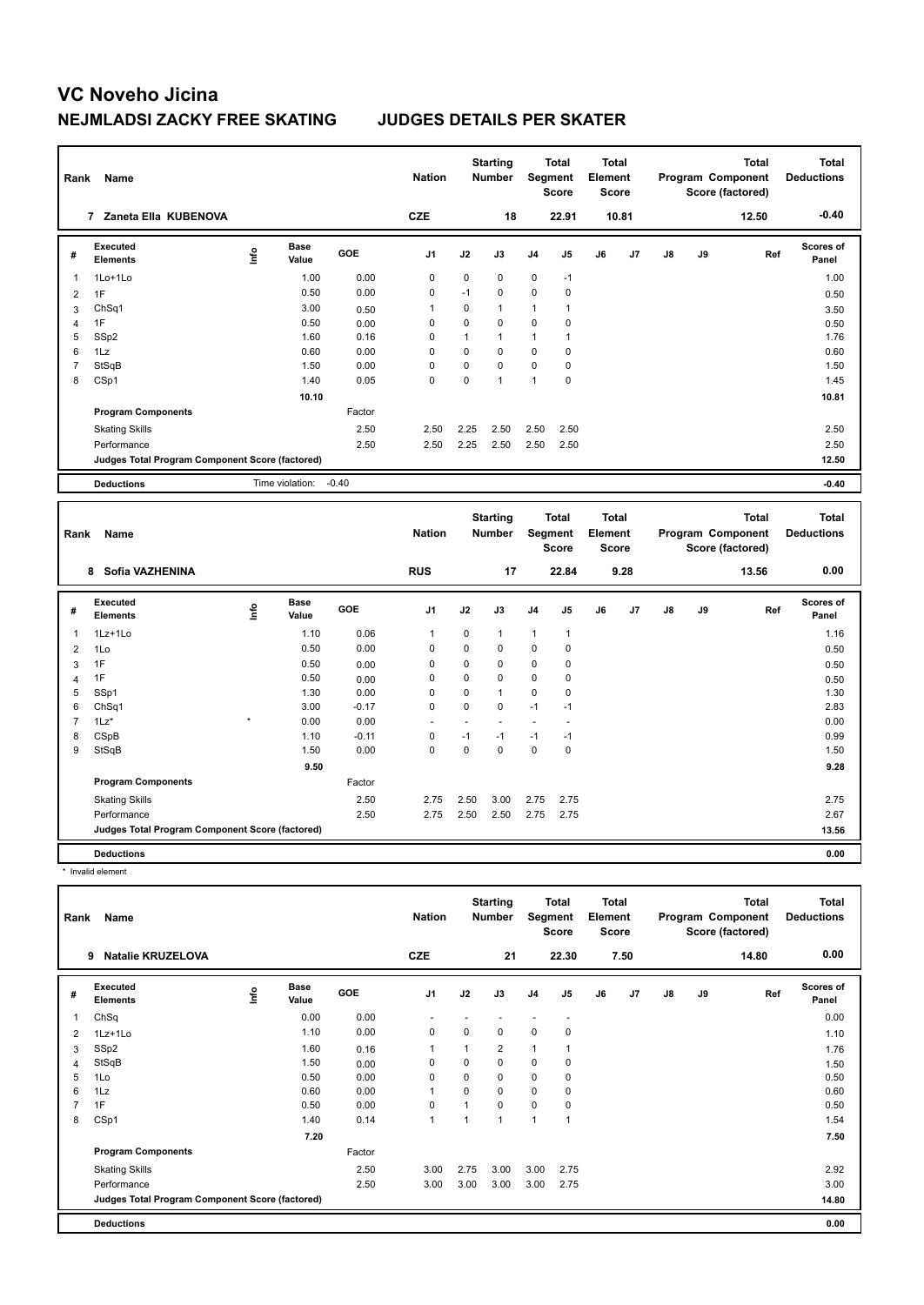| Rank | Name                                            |                                  |                      |            | <b>Nation</b> |             | <b>Starting</b><br><b>Number</b> | Segment        | Total<br><b>Score</b> | <b>Total</b><br>Element<br><b>Score</b> |                |               |    | <b>Total</b><br>Program Component<br>Score (factored) | Total<br><b>Deductions</b> |
|------|-------------------------------------------------|----------------------------------|----------------------|------------|---------------|-------------|----------------------------------|----------------|-----------------------|-----------------------------------------|----------------|---------------|----|-------------------------------------------------------|----------------------------|
|      | <b>Karolina CAPKOVA</b><br>10                   |                                  |                      |            | <b>CZE</b>    |             | 5                                |                | 21.35                 |                                         | 9.47           |               |    | 11.88                                                 | 0.00                       |
| #    | Executed<br><b>Elements</b>                     | $\mathop{\mathsf{Irr}}\nolimits$ | <b>Base</b><br>Value | <b>GOE</b> | J1            | J2          | J3                               | J <sub>4</sub> | J5                    | J6                                      | J <sub>7</sub> | $\mathsf{J}8$ | J9 | Ref                                                   | Scores of<br>Panel         |
| 1    | 1F                                              |                                  | 0.50                 | 0.00       | 0             | 0           | 0                                | $\mathbf 0$    | 0                     |                                         |                |               |    |                                                       | 0.50                       |
| 2    | 1Lze                                            | e                                | 0.48                 | $-0.10$    | $-2$          | $-2$        | $-3$                             | $-2$           | $-2$                  |                                         |                |               |    |                                                       | 0.38                       |
| 3    | $1Lz! + 1Lo$                                    |                                  | 1.10                 | $-0.06$    | $-2$          | $-1$        | $-1$                             | $-1$           | $-1$                  |                                         |                |               |    |                                                       | 1.04                       |
| 4    | SSp1                                            |                                  | 1.30                 | 0.00       | 0             | $\mathbf 0$ | 0                                | $\mathbf 0$    | 0                     |                                         |                |               |    |                                                       | 1.30                       |
| 5    | ChSq1                                           |                                  | 3.00                 | 0.00       | 0             | $\mathbf 0$ | 0                                | $\mathbf 0$    | 0                     |                                         |                |               |    |                                                       | 3.00                       |
| 6    | 1F                                              |                                  | 0.50                 | 0.00       | 0             | $\mathbf 0$ | 0                                | $\mathbf 0$    | 0                     |                                         |                |               |    |                                                       | 0.50                       |
| 7    | CSp1                                            |                                  | 1.40                 | 0.00       | 0             | $\mathbf 0$ | 0                                | $\mathbf 0$    | 0                     |                                         |                |               |    |                                                       | 1.40                       |
| 8    | StSqB                                           |                                  | 1.50                 | $-0.15$    | $-1$          | $-1$        | $-1$                             | $-1$           | $-1$                  |                                         |                |               |    |                                                       | 1.35                       |
|      |                                                 |                                  | 9.78                 |            |               |             |                                  |                |                       |                                         |                |               |    |                                                       | 9.47                       |
|      | <b>Program Components</b>                       |                                  |                      | Factor     |               |             |                                  |                |                       |                                         |                |               |    |                                                       |                            |
|      | <b>Skating Skills</b>                           |                                  |                      | 2.50       | 2.75          | 2.50        | 2.50                             | 2.25           | 2.50                  |                                         |                |               |    |                                                       | 2.50                       |
|      | Performance                                     |                                  |                      | 2.50       | 2.50          | 2.25        | 2.25                             | 2.25           | 2.25                  |                                         |                |               |    |                                                       | 2.25                       |
|      | Judges Total Program Component Score (factored) |                                  |                      |            |               |             |                                  |                |                       |                                         |                |               |    |                                                       | 11.88                      |
|      | <b>Deductions</b>                               |                                  |                      |            |               |             |                                  |                |                       |                                         |                |               |    |                                                       | 0.00                       |

e Wrong edge ! Not clear edge

| Rank | Name                                            |             |                      |            | <b>Nation</b>  |          | <b>Starting</b><br><b>Number</b> |                | Total<br>Segment<br><b>Score</b> | <b>Total</b><br>Element<br><b>Score</b> |                |    |    | <b>Total</b><br>Program Component<br>Score (factored) | <b>Total</b><br><b>Deductions</b> |
|------|-------------------------------------------------|-------------|----------------------|------------|----------------|----------|----------------------------------|----------------|----------------------------------|-----------------------------------------|----------------|----|----|-------------------------------------------------------|-----------------------------------|
|      | Daniela LITNEROVA<br>11                         |             |                      |            | <b>CZE</b>     |          | $\mathbf{2}$                     |                | 21.34                            |                                         | 9.34           |    |    | 12.50                                                 | $-0.50$                           |
| #    | <b>Executed</b><br><b>Elements</b>              | <u>info</u> | <b>Base</b><br>Value | <b>GOE</b> | J <sub>1</sub> | J2       | J3                               | J <sub>4</sub> | J <sub>5</sub>                   | J6                                      | J <sub>7</sub> | J8 | J9 | Ref                                                   | <b>Scores of</b><br>Panel         |
| 1    | 1F                                              |             | 0.50                 | 0.00       | 0              | 0        | 0                                | $\mathbf 0$    | 0                                |                                         |                |    |    |                                                       | 0.50                              |
| 2    | 1Lz+1Lo                                         |             | 1.10                 | $-0.30$    | -5             | $-5$     | $-5$                             | $-5$           | $-5$                             |                                         |                |    |    |                                                       | 0.80                              |
| 3    | SSp1                                            |             | 1.30                 | 0.00       | 0              | $\Omega$ | 0                                | $\mathbf 0$    | 0                                |                                         |                |    |    |                                                       | 1.30                              |
| 4    | StSqB                                           |             | 1.50                 | 0.00       | 0              | 0        | 0                                | 0              | 0                                |                                         |                |    |    |                                                       | 1.50                              |
| 5    | 1F                                              |             | 0.50                 | 0.00       | 0              | $\Omega$ | 0                                | 0              | 0                                |                                         |                |    |    |                                                       | 0.50                              |
| 6    | ChSq1                                           |             | 3.00                 | 0.00       | 0              | 0        | 0                                | 0              |                                  |                                         |                |    |    |                                                       | 3.00                              |
| 7    | 1Lz                                             |             | 0.60                 | 0.00       | $\pmb{0}$      | 0        | 0                                | $\mathbf 0$    | 0                                |                                         |                |    |    |                                                       | 0.60                              |
| 8    | CSpB                                            |             | 1.10                 | 0.04       | $\mathbf 0$    |          | $\Omega$                         | $\mathbf 0$    |                                  |                                         |                |    |    |                                                       | 1.14                              |
|      |                                                 |             | 9.60                 |            |                |          |                                  |                |                                  |                                         |                |    |    |                                                       | 9.34                              |
|      | <b>Program Components</b>                       |             |                      | Factor     |                |          |                                  |                |                                  |                                         |                |    |    |                                                       |                                   |
|      | <b>Skating Skills</b>                           |             |                      | 2.50       | 2.25           | 2.50     | 2.50                             | 2.50           | 2.50                             |                                         |                |    |    |                                                       | 2.50                              |
|      | Performance                                     |             |                      | 2.50       | 2.25           | 2.50     | 2.50                             | 2.50           | 2.50                             |                                         |                |    |    |                                                       | 2.50                              |
|      | Judges Total Program Component Score (factored) |             |                      |            |                |          |                                  |                |                                  |                                         |                |    |    |                                                       | 12.50                             |
|      | <b>Deductions</b>                               |             | Falls:               | $-0.50$    |                |          |                                  |                |                                  |                                         |                |    |    |                                                       | $-0.50$                           |

| Rank           | Name                                            |      |                      |            | <b>Nation</b>  |      | <b>Starting</b><br><b>Number</b> | Segment        | Total<br><b>Score</b> | <b>Total</b><br>Element<br><b>Score</b> |      |               |    | <b>Total</b><br>Program Component<br>Score (factored) | <b>Total</b><br><b>Deductions</b> |
|----------------|-------------------------------------------------|------|----------------------|------------|----------------|------|----------------------------------|----------------|-----------------------|-----------------------------------------|------|---------------|----|-------------------------------------------------------|-----------------------------------|
|                | <b>Ekaterina LOKTIONOVA</b><br>$12 \,$          |      |                      |            | <b>CZE</b>     |      | $\overline{7}$                   |                | 21.28                 |                                         | 9.40 |               |    | 11.88                                                 | 0.00                              |
| #              | Executed<br><b>Elements</b>                     | ١nfo | <b>Base</b><br>Value | <b>GOE</b> | J <sub>1</sub> | J2   | J3                               | J <sub>4</sub> | J5                    | J6                                      | J7   | $\mathsf{J}8$ | J9 | Ref                                                   | Scores of<br>Panel                |
| 1              | 1Lz                                             |      | 0.60                 | 0.00       | 0              | $-1$ | 0                                | $\mathbf 0$    | 0                     |                                         |      |               |    |                                                       | 0.60                              |
| 2              | $1F+1Lo$                                        |      | 1.00                 | 0.00       | 0              | 0    | $-1$                             | $\mathbf 0$    | 0                     |                                         |      |               |    |                                                       | 1.00                              |
| 3              | ChSq1                                           |      | 3.00                 | 0.00       | 0              | 0    | 0                                | $\mathbf 0$    | 0                     |                                         |      |               |    |                                                       | 3.00                              |
| $\overline{4}$ | 1F                                              |      | 0.50                 | 0.00       | 0              | 0    | $\mathbf 0$                      | $\mathbf 0$    | 0                     |                                         |      |               |    |                                                       | 0.50                              |
| 5              | CSpB                                            |      | 1.10                 | 0.00       | 0              | 0    | $\mathbf 0$                      | $\mathbf 0$    | 0                     |                                         |      |               |    |                                                       | 1.10                              |
| 6              | StSqB                                           |      | 1.50                 | 0.00       | 0              | 0    | $\mathbf 0$                      | $\mathbf 0$    | 0                     |                                         |      |               |    |                                                       | 1.50                              |
| $\overline{7}$ | 1S                                              |      | 0.40                 | 0.00       | $\Omega$       | 0    | $\mathbf 0$                      | $\mathbf 0$    | 0                     |                                         |      |               |    |                                                       | 0.40                              |
| 8              | SSp1                                            |      | 1.30                 | 0.00       | 0              | 0    | $\mathbf 0$                      | $\mathbf 0$    | $\mathbf 0$           |                                         |      |               |    |                                                       | 1.30                              |
|                |                                                 |      | 9.40                 |            |                |      |                                  |                |                       |                                         |      |               |    |                                                       | 9.40                              |
|                | <b>Program Components</b>                       |      |                      | Factor     |                |      |                                  |                |                       |                                         |      |               |    |                                                       |                                   |
|                | <b>Skating Skills</b>                           |      |                      | 2.50       | 2.50           | 2.25 | 2.25                             | 2.25           | 2.50                  |                                         |      |               |    |                                                       | 2.33                              |
|                | Performance                                     |      |                      | 2.50       | 2.50           | 2.25 | 2.25                             | 2.50           | 2.50                  |                                         |      |               |    |                                                       | 2.42                              |
|                | Judges Total Program Component Score (factored) |      |                      |            |                |      |                                  |                |                       |                                         |      |               |    |                                                       | 11.88                             |
|                | <b>Deductions</b>                               |      |                      |            |                |      |                                  |                |                       |                                         |      |               |    |                                                       | 0.00                              |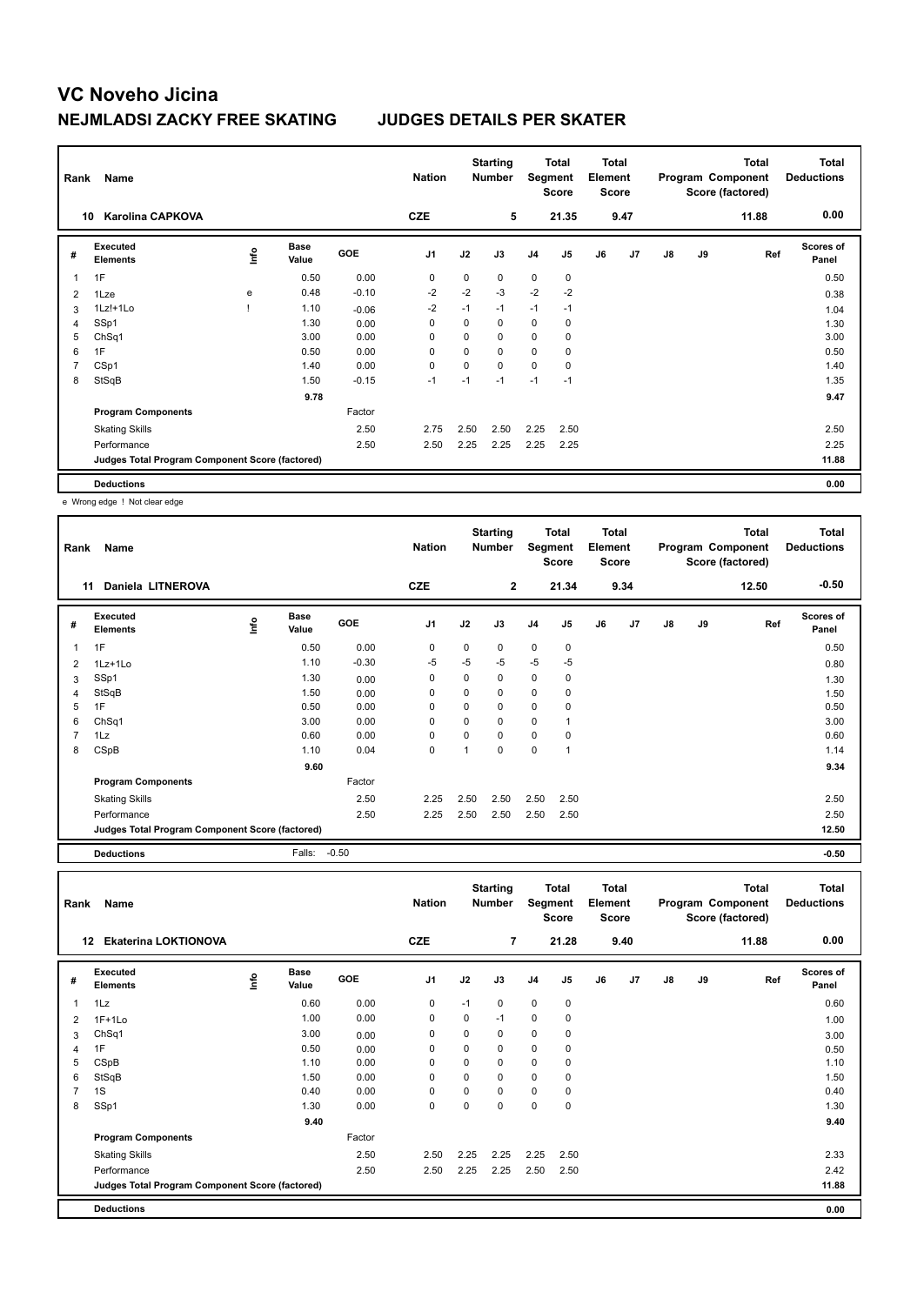| Rank           | Name                                            |       |                      |        | <b>Nation</b> |             | <b>Starting</b><br><b>Number</b> |                | <b>Total</b><br><b>Segment</b><br><b>Score</b> | <b>Total</b><br>Element<br>Score        |      |    |    | <b>Total</b><br>Program Component<br>Score (factored) | <b>Total</b><br><b>Deductions</b> |
|----------------|-------------------------------------------------|-------|----------------------|--------|---------------|-------------|----------------------------------|----------------|------------------------------------------------|-----------------------------------------|------|----|----|-------------------------------------------------------|-----------------------------------|
|                | Sarka SATOROVA<br>13                            |       |                      |        | <b>CZE</b>    |             | 24                               |                | 21.19                                          |                                         | 9.73 |    |    | 11.46                                                 | 0.00                              |
| #              | Executed<br><b>Elements</b>                     | Life  | <b>Base</b><br>Value | GOE    | J1            | J2          | J3                               | J <sub>4</sub> | J5                                             | J6                                      | J7   | J8 | J9 | Ref                                                   | Scores of<br>Panel                |
| 1              | 1F                                              |       | 0.50                 | 0.00   | 0             | 0           | 0                                | 0              | 0                                              |                                         |      |    |    |                                                       | 0.50                              |
| $\overline{2}$ | 1F                                              |       | 0.50                 | 0.00   | $\mathbf 0$   | $\mathbf 0$ | $\mathbf 0$                      | $\mathbf 0$    | 0                                              |                                         |      |    |    |                                                       | 0.50                              |
| 3              | $1Lz+1Lo$                                       |       | 1.10                 | 0.00   | 0             | 0           | 0                                | 0              | 0                                              |                                         |      |    |    |                                                       | 1.10                              |
| 4              | SSp1                                            |       | 1.30                 | 0.09   | 0             | $\Omega$    | $\mathbf{1}$                     | $\mathbf{1}$   | $\mathbf{1}$                                   |                                         |      |    |    |                                                       | 1.39                              |
| 5              | StSqB                                           |       | 1.50                 | 0.00   | $\mathbf 0$   | 0           | $\mathbf 0$                      | $\mathbf 0$    | $\mathbf 0$                                    |                                         |      |    |    |                                                       | 1.50                              |
| 6              | ChSq1                                           |       | 3.00                 | 0.00   | 0             | 0           | $\mathbf 0$                      | $\mathbf 0$    | $\mathbf 0$                                    |                                         |      |    |    |                                                       | 3.00                              |
| $\overline{7}$ | 1Lz                                             |       | 0.60                 | 0.00   | $\Omega$      | $\mathbf 0$ | $\Omega$                         | $\mathbf 0$    | 0                                              |                                         |      |    |    |                                                       | 0.60                              |
| 8              | CSpB                                            |       | 1.10                 | 0.04   | $\mathbf 0$   | 1           | $\mathbf{1}$                     | $\mathbf 0$    | $\mathbf 0$                                    |                                         |      |    |    |                                                       | 1.14                              |
|                |                                                 |       | 9.60                 |        |               |             |                                  |                |                                                |                                         |      |    |    |                                                       | 9.73                              |
|                | <b>Program Components</b>                       |       |                      | Factor |               |             |                                  |                |                                                |                                         |      |    |    |                                                       |                                   |
|                | <b>Skating Skills</b>                           |       |                      | 2.50   | 2.50          | 2.25        | 2.50                             | 2.25           | 2.25                                           |                                         |      |    |    |                                                       | 2.33                              |
|                | Performance                                     |       |                      | 2.50   | 2.25          | 2.00        | 2.25                             | 2.25           | 2.25                                           |                                         |      |    |    |                                                       | 2.25                              |
|                | Judges Total Program Component Score (factored) |       |                      |        |               |             |                                  |                |                                                |                                         |      |    |    |                                                       | 11.46                             |
|                |                                                 |       |                      |        |               |             |                                  |                |                                                |                                         |      |    |    |                                                       |                                   |
|                | <b>Deductions</b>                               |       |                      |        |               |             |                                  |                |                                                |                                         |      |    |    |                                                       | 0.00                              |
| Rank           | Name                                            |       |                      |        | <b>Nation</b> |             | <b>Starting</b><br><b>Number</b> |                | <b>Total</b><br>Segment<br>Score               | <b>Total</b><br>Element<br><b>Score</b> |      |    |    | <b>Total</b><br>Program Component<br>Score (factored) | Total<br><b>Deductions</b>        |
|                | 14 Sandra STEBLOVA                              |       |                      |        | <b>CZE</b>    |             | 25                               |                | 21.11                                          |                                         | 9.23 |    |    | 11.88                                                 | 0.00                              |
| #              | <b>Executed</b><br><b>Elements</b>              | Linfo | <b>Base</b><br>Value | GOE    | J1            | J2          | J3                               | J <sub>4</sub> | J <sub>5</sub>                                 | J6                                      | J7   | J8 | J9 | Ref                                                   | Scores of<br>Panel                |
| 1              | 1F                                              |       | 0.50                 | 0.00   | 0             | 0           | $\mathbf{1}$                     | 0              | $\mathbf 0$                                    |                                         |      |    |    |                                                       | 0.50                              |

 SSpB 1.10 0.00 0 0 0 -1 0 1.10 ChSq1 3.00 0.00 0 0 0 0 0 3.00 1Lze e 0.48 -0.13 -3 -2 -3 -3 -2 0.35 StSqB 1.50 0.00 0 0 0 0 0 1.50 1Lze+1Lo e 0.98 -0.10 -2 -2 -3 -2 -2 0.88 1Lo 0.50 0.00 0 0 0 0 0 0.50 CSp1 1.40 0.00 0 0 0 0 0 1.40

Skating Skills 2.50 2.25 2.50 2.25 2.50 2.50 2.42

Performance 2.50 2.50 2.00 2.50 2.25 2.25 2.33

**Judges Total Program Component Score (factored) 11.88**

 **9.46 9.23**

Factor

**Deductions 0.00** e Wrong edge

**Program Components** 

| Rank           | Name                                            |    |                      |         | <b>Nation</b>  |      | <b>Starting</b><br><b>Number</b> | Segment        | Total<br><b>Score</b> | <b>Total</b><br>Element<br><b>Score</b> |                |    |    | <b>Total</b><br>Program Component<br>Score (factored) | <b>Total</b><br><b>Deductions</b> |
|----------------|-------------------------------------------------|----|----------------------|---------|----------------|------|----------------------------------|----------------|-----------------------|-----------------------------------------|----------------|----|----|-------------------------------------------------------|-----------------------------------|
|                | <b>Bara STRYJOVA</b><br>15                      |    |                      |         | <b>CZE</b>     |      | 14                               |                | 21.06                 |                                         | 9.06           |    |    | 12.50                                                 | $-0.50$                           |
| #              | Executed<br><b>Elements</b>                     | ۴ů | <b>Base</b><br>Value | GOE     | J <sub>1</sub> | J2   | J3                               | J <sub>4</sub> | J <sub>5</sub>        | J6                                      | J <sub>7</sub> | J8 | J9 | Ref                                                   | <b>Scores of</b><br>Panel         |
| 1              | $1Lz+1Lo$                                       |    | 1.10                 | 0.00    | 0              | 0    | 0                                | $\mathbf 0$    | 0                     |                                         |                |    |    |                                                       | 1.10                              |
| $\overline{2}$ | 1F                                              |    | 0.50                 | 0.03    | 0              | 0    | 1                                | $\mathbf{1}$   | 1                     |                                         |                |    |    |                                                       | 0.53                              |
| 3              | CSpB                                            |    | 1.10                 | 0.00    | $\mathbf 0$    | 0    | 0                                | $\mathbf 0$    | $\mathbf 0$           |                                         |                |    |    |                                                       | 1.10                              |
| $\overline{4}$ | ChSq1                                           |    | 3.00                 | 0.33    | 0              | 0    | 1                                | 1              | 1                     |                                         |                |    |    |                                                       | 3.33                              |
| 5              | SSpB                                            |    | 1.10                 | 0.00    | $\mathbf 0$    | 0    | 0                                | $\mathbf 0$    | 0                     |                                         |                |    |    |                                                       | 1.10                              |
| 6              | 1Lz                                             |    | 0.60                 | 0.00    | 0              | 0    | 0                                | 0              | 0                     |                                         |                |    |    |                                                       | 0.60                              |
| $\overline{7}$ | StSqB                                           |    | 1.50                 | $-0.70$ | $-5$           | -5   | $-4$                             | $-5$           | $-4$                  |                                         |                |    |    |                                                       | 0.80                              |
| 8              | 1Lo                                             |    | 0.50                 | 0.00    | $\mathbf 0$    | 0    | 0                                | $\mathbf 0$    | $\mathbf 0$           |                                         |                |    |    |                                                       | 0.50                              |
|                |                                                 |    | 9.40                 |         |                |      |                                  |                |                       |                                         |                |    |    |                                                       | 9.06                              |
|                | <b>Program Components</b>                       |    |                      | Factor  |                |      |                                  |                |                       |                                         |                |    |    |                                                       |                                   |
|                | <b>Skating Skills</b>                           |    |                      | 2.50    | 2.75           | 2.25 | 2.50                             | 2.50           | 2.50                  |                                         |                |    |    |                                                       | 2.50                              |
|                | Performance                                     |    |                      | 2.50    | 2.75           | 2.25 | 2.50                             | 2.50           | 2.50                  |                                         |                |    |    |                                                       | 2.50                              |
|                | Judges Total Program Component Score (factored) |    |                      |         |                |      |                                  |                |                       |                                         |                |    |    |                                                       | 12.50                             |
|                | <b>Deductions</b>                               |    | Falls:               | $-0.50$ |                |      |                                  |                |                       |                                         |                |    |    |                                                       | $-0.50$                           |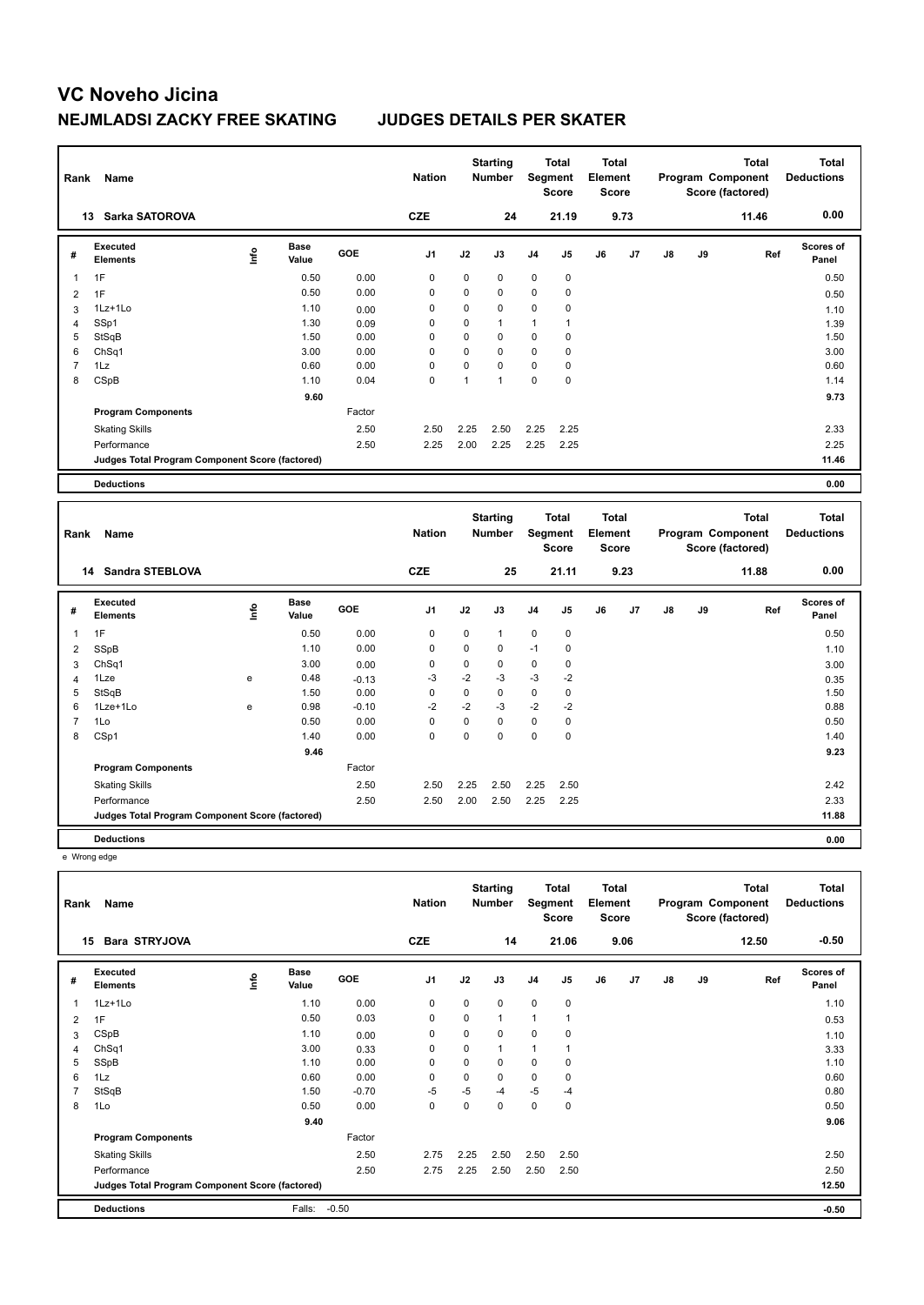| Rank           | Name                                            |      |                      |         | <b>Nation</b>  |             | <b>Starting</b><br><b>Number</b> |                | <b>Total</b><br><b>Segment</b><br>Score | <b>Total</b><br>Element<br><b>Score</b> |      |    |    | <b>Total</b><br>Program Component<br>Score (factored) | <b>Total</b><br><b>Deductions</b> |
|----------------|-------------------------------------------------|------|----------------------|---------|----------------|-------------|----------------------------------|----------------|-----------------------------------------|-----------------------------------------|------|----|----|-------------------------------------------------------|-----------------------------------|
| 16             | Nela GAVLOVSKA                                  |      |                      |         | <b>CZE</b>     |             | 20                               |                | 20.68                                   |                                         | 8.18 |    |    | 12.50                                                 | 0.00                              |
| #              | <b>Executed</b><br><b>Elements</b>              | lnfo | <b>Base</b><br>Value | GOE     | J <sub>1</sub> | J2          | J3                               | J <sub>4</sub> | J <sub>5</sub>                          | J6                                      | J7   | J8 | J9 | Ref                                                   | <b>Scores of</b><br>Panel         |
| 1              | 1F                                              |      | 0.50                 | 0.00    | $\mathbf 0$    | $\mathbf 0$ | 0                                | 0              | $\pmb{0}$                               |                                         |      |    |    |                                                       | 0.50                              |
| 2              | SSpB                                            |      | 1.10                 | 0.00    | 0              | $\mathbf 0$ | 0                                | 0              | $\pmb{0}$                               |                                         |      |    |    |                                                       | 1.10                              |
| 3              | 1F                                              |      | 0.50                 | 0.00    | 0              | $\mathbf 0$ | 0                                | 0              | 0                                       |                                         |      |    |    |                                                       | 0.50                              |
| $\overline{4}$ | ChSq1                                           |      | 3.00                 | 0.00    | $\mathbf 0$    | $\mathbf 0$ | $\mathbf 0$                      | 0              | $\mathbf 0$                             |                                         |      |    |    |                                                       | 3.00                              |
| 5              | 1Lo+1Lo                                         |      | 1.00                 | 0.00    | 0              | $\Omega$    | $\Omega$                         | 0              | $-1$                                    |                                         |      |    |    |                                                       | 1.00                              |
| 6              | 1Lz                                             |      | 0.60                 | $-0.02$ | $-1$           | $\mathbf 0$ | $-1$                             | 0              | $\mathbf 0$                             |                                         |      |    |    |                                                       | 0.58                              |
| $\overline{7}$ | StSqB                                           |      | 1.50                 | 0.00    | $\mathbf 0$    | $\mathbf 0$ | $\mathbf 0$                      | 0              | $-1$                                    |                                         |      |    |    |                                                       | 1.50                              |
| 8              | CSp                                             |      | 0.00                 | 0.00    |                |             |                                  |                |                                         |                                         |      |    |    |                                                       | 0.00                              |
|                |                                                 |      | 8.20                 |         |                |             |                                  |                |                                         |                                         |      |    |    |                                                       | 8.18                              |
|                | <b>Program Components</b>                       |      |                      | Factor  |                |             |                                  |                |                                         |                                         |      |    |    |                                                       |                                   |
|                | <b>Skating Skills</b>                           |      |                      | 2.50    | 2.50           | 2.25        | 2.50                             | 2.50           | 2.50                                    |                                         |      |    |    |                                                       | 2.50                              |
|                | Performance                                     |      |                      | 2.50    | 2.50           | 2.50        | 2.50                             | 2.50           | 2.25                                    |                                         |      |    |    |                                                       | 2.50                              |
|                | Judges Total Program Component Score (factored) |      |                      |         |                |             |                                  |                |                                         |                                         |      |    |    |                                                       | 12.50                             |
|                |                                                 |      |                      |         |                |             |                                  |                |                                         |                                         |      |    |    |                                                       |                                   |
|                | <b>Deductions</b>                               |      |                      |         |                |             |                                  |                |                                         |                                         |      |    |    |                                                       | 0.00                              |
| Rank           | Name                                            |      |                      |         | <b>Nation</b>  |             | <b>Starting</b><br><b>Number</b> |                | <b>Total</b><br>Segment<br><b>Score</b> | <b>Total</b><br>Element<br>Score        |      |    |    | <b>Total</b><br>Program Component<br>Score (factored) | <b>Total</b><br><b>Deductions</b> |
| 17             | <b>Gabriela LANGEROVA</b>                       |      |                      |         | <b>CZE</b>     |             | 29                               |                | 20.68                                   |                                         | 8.80 |    |    | 11.88                                                 | 0.00                              |
| #              | <b>Executed</b><br><b>Elements</b>              | ١nfo | <b>Base</b><br>Value | GOE     | J <sub>1</sub> | J2          | J3                               | J <sub>4</sub> | J5                                      | J6                                      | J7   | J8 | J9 | Ref                                                   | <b>Scores of</b><br>Panel         |
| 1              | 1F                                              |      | 0.50                 | 0.00    | $\mathbf 0$    | $\mathbf 0$ | $\mathbf 0$                      | $\mathbf 0$    | $\pmb{0}$                               |                                         |      |    |    |                                                       | 0.50                              |
| 2              | 1Lz                                             |      | 0.60                 | 0.00    | $\Omega$       | $\Omega$    | $\Omega$                         | $\mathbf 0$    | $\mathbf 0$                             |                                         |      |    |    |                                                       | 0.60                              |
|                | $\sim$ $\sim$                                   |      | $\sim$ $\sim$        |         |                |             |                                  |                |                                         |                                         |      |    |    |                                                       |                                   |

3 CSp 0.00 0.00 - - - - - 0.00 4 StSqB 1.50  $\rm 1.50$   $\rm 0.00$  0  $\rm 0$  0 0  $\rm 0$  0  $\rm 1.50$ 5 1F 0.50 0.00 0 0 0 0 0 0.50 6 ChSq1 3.00 0.00 0 0 0 0 0 3.00 7 1Lz+1Lo 1.10 0.00 0 0 0 0 0 1.10 8 SSp2 1.60 0.00 0 0 1 0 0 1.60  **8.80 8.80 Program Components**  Skating Skills 2.50 2.25 2.50 2.50 2.50 Factor 2.50 2.50 Performance 2.50 2.25 2.00 2.25 2.25 2.50 2.25 **Deductions 0.00 Judges Total Program Component Score (factored) 11.88**

**Total Deductions Total Program Component Score (factored) Total Element Score Total Segment Score Starting Rank Name Nation Number # Executed Elements Base Value GOE J1 J2 J3 J4 J5 J6 J7 J8 J9 Scores of Panel** 1 1F+1Lo 1.00 -0.05 -2 -1 -1 -1 -1 **Ref**  1F+1Lo 0.95 **Info 18 Sofie APANASEVICH RUS 11 20.34 8.34 12.50 -0.50** 2 1Lo 0.50 0.00 0 0 0 0 0 0.50  $3$  SSp1  $3.30$   $0.09$   $0$  1 1 1  $0$   $1.39$   $1.39$ 4 ChSq1 3.00 0.50 1 1 1 1 1 3.50 5 1F 0.50 -0.25 -5 -5 -5 -5 -5 0.25 6 1S 0.40 0.00 0 0 0 0 0 0.40 7 CSp 0.00 0.00 - - - - - 0.00 8 StSqB 1.50 -0.15 -2 0 -1 0 -2 1.35 **8.20** 8.34 **Program Components**  Skating Skills **2.50** 2.50 2.50 2.50 2.50 2.50 2.50 Factor 2.50 2.50 Performance 2.50 2.50 2.50 2.75 2.50 2.25 2.50 **Deductions** Falls: -0.50 **-0.50 Judges Total Program Component Score (factored) 12.50**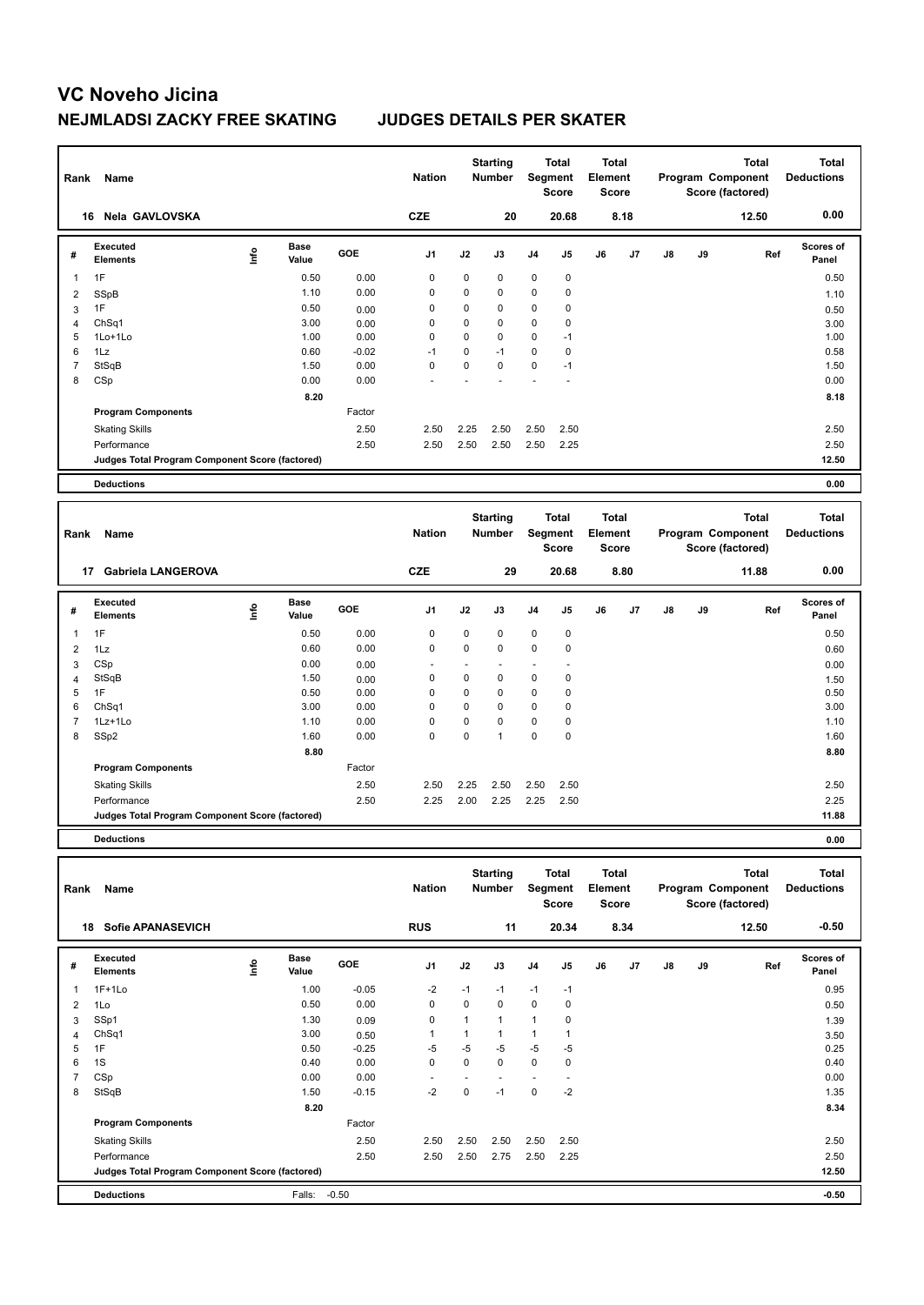| Rank | Name                                            |      |                      |        | <b>Nation</b>  |             | <b>Starting</b><br><b>Number</b> |                | <b>Total</b><br>Segment<br><b>Score</b> | <b>Total</b><br>Element<br>Score |      |    |    | <b>Total</b><br>Program Component<br>Score (factored) | <b>Total</b><br><b>Deductions</b> |
|------|-------------------------------------------------|------|----------------------|--------|----------------|-------------|----------------------------------|----------------|-----------------------------------------|----------------------------------|------|----|----|-------------------------------------------------------|-----------------------------------|
|      | <b>Valerie HOSTINSKA</b><br>19                  |      |                      |        | <b>CZE</b>     |             | 16                               |                | 20.21                                   |                                  | 8.33 |    |    | 11.88                                                 | 0.00                              |
| #    | Executed<br><b>Elements</b>                     | lnfo | <b>Base</b><br>Value | GOE    | J1             | J2          | J3                               | J <sub>4</sub> | J5                                      | J6                               | J7   | J8 | J9 | Ref                                                   | <b>Scores of</b><br>Panel         |
| 1    | SSp1                                            |      | 1.30                 | 0.13   | $\overline{1}$ | 1           | $\mathbf{1}$                     | $\mathbf{1}$   | $\mathbf{1}$                            |                                  |      |    |    |                                                       | 1.43                              |
| 2    | ChSq1                                           |      | 3.00                 | 0.00   | 0              | $\mathbf 0$ | $\mathbf 0$                      | $\mathbf 0$    | 0                                       |                                  |      |    |    |                                                       | 3.00                              |
| 3    | 1Lo                                             |      | 0.50                 | 0.00   | 0              | $\mathbf 0$ | $\mathbf 0$                      | $\mathbf 0$    | $\mathbf 0$                             |                                  |      |    |    |                                                       | 0.50                              |
| 4    | CSp                                             |      | 0.00                 | 0.00   |                |             |                                  | ٠              |                                         |                                  |      |    |    |                                                       | 0.00                              |
| 5    | $1F+1T$                                         |      | 0.90                 | 0.00   | $\mathbf 0$    | $\mathbf 0$ | $\mathbf 0$                      | $\mathbf 0$    | $\mathbf 0$                             |                                  |      |    |    |                                                       | 0.90                              |
| 6    | StSqB                                           |      | 1.50                 | 0.00   | 0              | 0           | $\mathbf 0$                      | $\mathbf 0$    | 0                                       |                                  |      |    |    |                                                       | 1.50                              |
| 7    | 1Lo                                             |      | 0.50                 | 0.00   | 0              | 0           | $\Omega$                         | $\mathbf 0$    | 0                                       |                                  |      |    |    |                                                       | 0.50                              |
| 8    | 1F                                              |      | 0.50                 | 0.00   | $\mathbf 0$    | 0           | $\mathbf 0$                      | $\mathbf 0$    | $\mathbf 0$                             |                                  |      |    |    |                                                       | 0.50                              |
|      |                                                 |      | 8.20                 |        |                |             |                                  |                |                                         |                                  |      |    |    |                                                       | 8.33                              |
|      | <b>Program Components</b>                       |      |                      | Factor |                |             |                                  |                |                                         |                                  |      |    |    |                                                       |                                   |
|      | <b>Skating Skills</b>                           |      |                      | 2.50   | 2.50           | 2.25        | 2.25                             | 2.25           | 2.50                                    |                                  |      |    |    |                                                       | 2.33                              |
|      | Performance                                     |      |                      | 2.50   | 2.50           | 2.00        | 2.25                             | 2.50           | 2.50                                    |                                  |      |    |    |                                                       | 2.42                              |
|      | Judges Total Program Component Score (factored) |      |                      |        |                |             |                                  |                |                                         |                                  |      |    |    |                                                       | 11.88                             |
|      | <b>Deductions</b>                               |      |                      |        |                |             |                                  |                |                                         |                                  |      |    |    |                                                       | 0.00                              |
|      |                                                 |      |                      |        |                |             |                                  |                |                                         |                                  |      |    |    |                                                       |                                   |
| Rank | Name                                            |      |                      |        | <b>Nation</b>  |             | <b>Starting</b><br><b>Number</b> |                | <b>Total</b><br>Segment<br><b>Score</b> | <b>Total</b><br>Element<br>Score |      |    |    | <b>Total</b><br>Program Component<br>Score (factored) | <b>Total</b><br><b>Deductions</b> |
|      | <b>Tamara CERMAKOVA</b><br>20                   |      |                      |        | <b>SVK</b>     |             | 26                               |                | 19.90                                   |                                  | 6.77 |    |    | 13.13                                                 | 0.00                              |
| #    | Executed<br><b>Elements</b>                     | lnfo | <b>Base</b><br>Value | GOE    | J1             | J2          | J3                               | J <sub>4</sub> | J <sub>5</sub>                          | J6                               | J7   | J8 | J9 | Ref                                                   | Scores of<br>Panel                |
| 1    | 1Lo+1Lo                                         |      | 1.00                 | 0.03   | $\mathbf 0$    | 1           | 0                                | $\mathbf{1}$   | $\mathbf{1}$                            |                                  |      |    |    |                                                       | 1.03                              |

 1F 0.50 0.00 1 0 0 0 0 0.50 1Lz 0.60 0.00 0 0 0 0 0 0.60 SSpB 1.10 0.04 0 1 1 0 0 1.14 ChSq 0.00 0.00 - - - - - 0.00 1Lz 0.60 0.00 0 0 0 0 1 0.60 StSqB 1.50 0.00 0 0 0 0 1 1.50 CSp1 1.40 0.00 0 0 0 0 0 1.40

Skating Skills 2.75 2.25 2.50 2.50 2.75 2.50 2.58

Performance 2.50 3.00 2.50 2.75 2.50 2.75 2.67

**Judges Total Program Component Score (factored) 13.13**

 **6.70 6.77**

Factor

**Deductions 0.00**

**Program Components** 

| Rank | Name                                            |   |                      |            | <b>Nation</b>  |          | <b>Starting</b><br><b>Number</b> | Segment        | Total<br><b>Score</b> | <b>Total</b><br>Element<br><b>Score</b> |      |    |    | <b>Total</b><br>Program Component<br>Score (factored) | <b>Total</b><br><b>Deductions</b> |
|------|-------------------------------------------------|---|----------------------|------------|----------------|----------|----------------------------------|----------------|-----------------------|-----------------------------------------|------|----|----|-------------------------------------------------------|-----------------------------------|
| 21   | Sara HAJKOVA                                    |   |                      |            | <b>CZE</b>     |          | 3                                |                | 18.54                 |                                         | 8.34 |    |    | 10.20                                                 | 0.00                              |
| #    | <b>Executed</b><br><b>Elements</b>              | ۴ | <b>Base</b><br>Value | <b>GOE</b> | J <sub>1</sub> | J2       | J3                               | J <sub>4</sub> | J <sub>5</sub>        | J6                                      | J7   | J8 | J9 | Ref                                                   | <b>Scores of</b><br>Panel         |
| 1    | 1Lz!                                            |   | 0.60                 | $-0.06$    | $-1$           | $-1$     | $-1$                             | $-1$           | $-1$                  |                                         |      |    |    |                                                       | 0.54                              |
| 2    | ChSq1                                           |   | 3.00                 | 0.00       | 0              | 0        | 0                                | $\mathbf 0$    | 0                     |                                         |      |    |    |                                                       | 3.00                              |
| 3    | 1F                                              |   | 0.50                 | 0.00       | 0              | 0        | 0                                | $\mathbf 0$    | 0                     |                                         |      |    |    |                                                       | 0.50                              |
| 4    | SSp1                                            |   | 1.30                 | 0.00       | 0              | $\Omega$ | $-1$                             | $\mathbf 0$    | 0                     |                                         |      |    |    |                                                       | 1.30                              |
| 5    | $1F+1Lo$                                        |   | 1.00                 | 0.00       | 0              | $\Omega$ | 0                                | $\mathbf 0$    | 0                     |                                         |      |    |    |                                                       | 1.00                              |
| 6    | 1Lo                                             |   | 0.50                 | 0.00       | $\mathbf 0$    | 0        | 0                                | $\mathbf 0$    | 0                     |                                         |      |    |    |                                                       | 0.50                              |
|      | CSp                                             |   | 0.00                 | 0.00       |                |          |                                  |                |                       |                                         |      |    |    |                                                       | 0.00                              |
| 8    | StSqB                                           |   | 1.50                 | 0.00       | $\mathbf 0$    | $\Omega$ | $-1$                             | $\mathbf 0$    | $\mathbf 0$           |                                         |      |    |    |                                                       | 1.50                              |
|      |                                                 |   | 8.40                 |            |                |          |                                  |                |                       |                                         |      |    |    |                                                       | 8.34                              |
|      | <b>Program Components</b>                       |   |                      | Factor     |                |          |                                  |                |                       |                                         |      |    |    |                                                       |                                   |
|      | <b>Skating Skills</b>                           |   |                      | 2.50       | 2.00           | 2.25     | 2.00                             | 2.00           | 2.25                  |                                         |      |    |    |                                                       | 2.08                              |
|      | Performance                                     |   |                      | 2.50       | 2.00           | 2.00     | 1.75                             | 2.00           | 2.25                  |                                         |      |    |    |                                                       | 2.00                              |
|      | Judges Total Program Component Score (factored) |   |                      |            |                |          |                                  |                |                       |                                         |      |    |    |                                                       | 10.20                             |
|      | <b>Deductions</b>                               |   |                      |            |                |          |                                  |                |                       |                                         |      |    |    |                                                       | 0.00                              |

! Not clear edge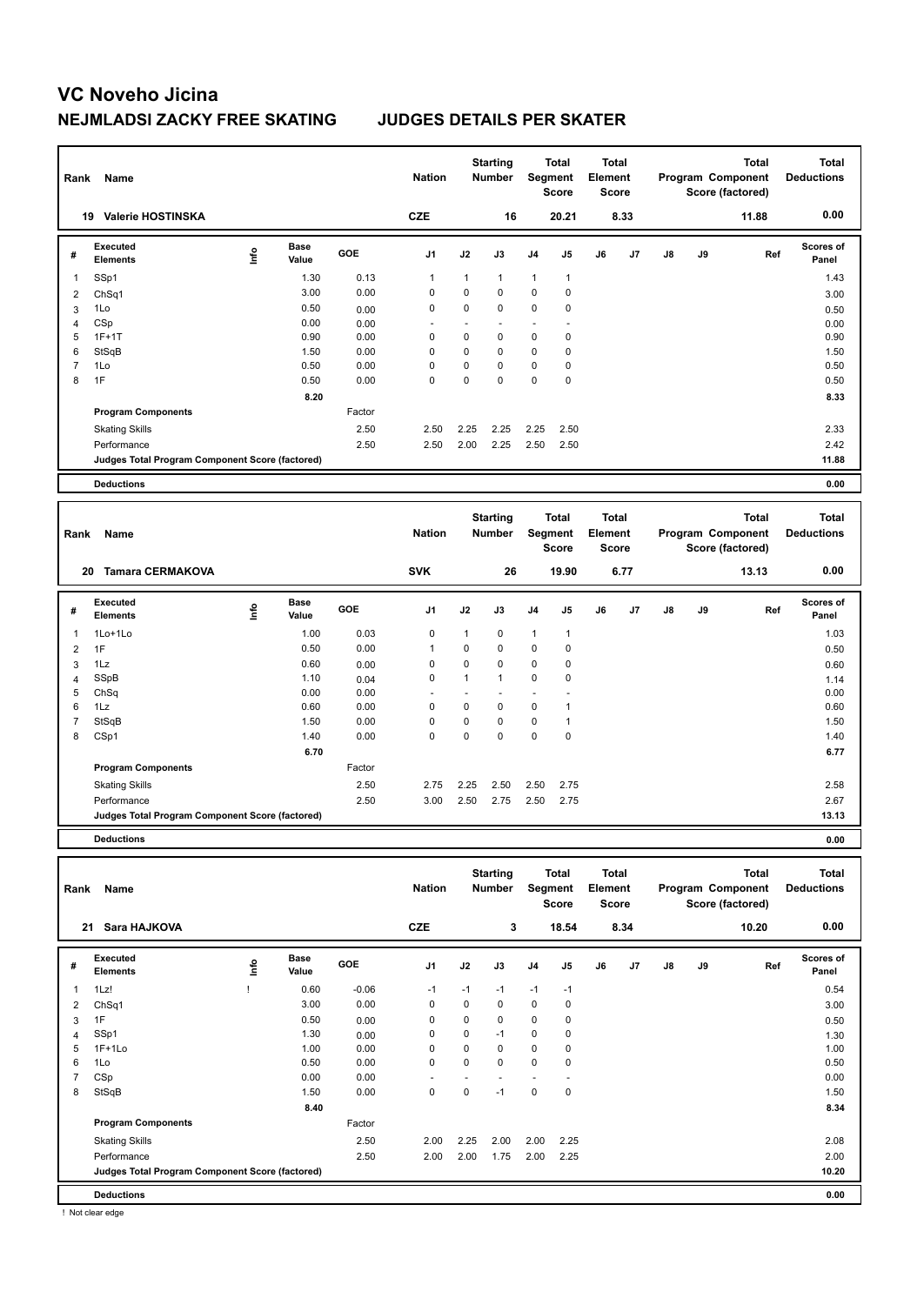| Rank           | Name                                            |      |                      |              | <b>Nation</b>            |                     | <b>Starting</b><br><b>Number</b> |                          | <b>Total</b><br>Segment<br>Score | Element | <b>Total</b><br>Score        |    |    | <b>Total</b><br>Program Component<br>Score (factored) | <b>Total</b><br><b>Deductions</b> |
|----------------|-------------------------------------------------|------|----------------------|--------------|--------------------------|---------------------|----------------------------------|--------------------------|----------------------------------|---------|------------------------------|----|----|-------------------------------------------------------|-----------------------------------|
|                | 22 Viktorie MURASOVA                            |      |                      |              | <b>CZE</b>               |                     | 22                               |                          | 18.16                            |         | 7.20                         |    |    | 11.46                                                 | $-0.50$                           |
| #              | Executed<br><b>Elements</b>                     | ١nf٥ | Base<br>Value        | GOE          | J1                       | J2                  | J3                               | J <sub>4</sub>           | J5                               | J6      | J7                           | J8 | J9 | Ref                                                   | <b>Scores of</b><br>Panel         |
| 1              | 1Lz                                             |      | 0.60                 | 0.00         | 0                        | 0                   | 0                                | 0                        | 0                                |         |                              |    |    |                                                       | 0.60                              |
| $\overline{c}$ | 1F                                              |      | 0.50                 | 0.00         | 0                        | 0                   | $\mathbf 0$                      | 0                        | 0                                |         |                              |    |    |                                                       | 0.50                              |
| 3              | 1Lo                                             |      | 0.50                 | 0.00         | $-1$                     | 0                   | $\mathbf 0$                      | 0                        | 0                                |         |                              |    |    |                                                       | 0.50                              |
| 4              | Ch <sub>Sq1</sub>                               |      | 3.00                 | 0.00         | 0                        | 0                   | 0                                | 0                        | 0                                |         |                              |    |    |                                                       | 3.00                              |
| 5              | SSpB                                            |      | 1.10                 | 0.00         | 0                        | 0                   | $\overline{1}$                   | 0                        | 0                                |         |                              |    |    |                                                       | 1.10                              |
| 6              | StSqB                                           |      | 1.50                 | 0.00         | 0                        | 0                   | $\mathbf 0$                      | 0                        | 0                                |         |                              |    |    |                                                       | 1.50                              |
| $\overline{7}$ | CSp                                             |      | 0.00                 | 0.00         |                          |                     |                                  |                          |                                  |         |                              |    |    |                                                       | 0.00                              |
|                |                                                 |      | 7.20                 |              |                          |                     |                                  |                          |                                  |         |                              |    |    |                                                       | 7.20                              |
|                | <b>Program Components</b>                       |      |                      | Factor       |                          |                     |                                  |                          |                                  |         |                              |    |    |                                                       |                                   |
|                | <b>Skating Skills</b>                           |      |                      | 2.50         | 2.25                     | 2.25                | 2.50                             | 2.25                     | 2.50                             |         |                              |    |    |                                                       | 2.33                              |
|                | Performance                                     |      |                      | 2.50         | 2.25                     | 2.00                | 2.25                             | 2.25                     | 2.25                             |         |                              |    |    |                                                       | 2.25                              |
|                | Judges Total Program Component Score (factored) |      |                      |              |                          |                     |                                  |                          |                                  |         |                              |    |    |                                                       | 11.46                             |
|                | <b>Deductions</b>                               |      | Falls:               | $-0.50$      |                          |                     |                                  |                          |                                  |         |                              |    |    |                                                       | $-0.50$                           |
| Rank           | Name                                            |      |                      |              | <b>Nation</b>            |                     | <b>Starting</b><br><b>Number</b> |                          | <b>Total</b><br>Segment<br>Score | Element | <b>Total</b><br><b>Score</b> |    |    | <b>Total</b><br>Program Component<br>Score (factored) | <b>Total</b><br><b>Deductions</b> |
|                | 23 Laura JUNKOVA                                |      |                      |              | <b>CZE</b>               |                     | 30                               |                          | 17.50                            |         | 5.40                         |    |    | 12.10                                                 | 0.00                              |
| #              | <b>Executed</b><br><b>Elements</b>              | Info | Base<br>Value        | GOE          | J <sub>1</sub>           | J2                  | J3                               | J4                       | J5                               | J6      | J7                           | J8 | J9 | Ref                                                   | <b>Scores of</b><br>Panel         |
| $\mathbf{1}$   | $1F+1Lo$                                        |      | 1.00                 | 0.00         | 0                        | 0                   | 0                                | $\mathbf 0$              | 0                                |         |                              |    |    |                                                       |                                   |
|                |                                                 |      | 0.50                 | 0.00         | $\mathbf 0$              | 0                   | $\mathbf 0$                      | 0                        | 1                                |         |                              |    |    |                                                       | 1.00                              |
| $\overline{2}$ | 1Lo                                             |      | 0.00                 |              |                          |                     | $\ddot{\phantom{1}}$             |                          |                                  |         |                              |    |    |                                                       | 0.50                              |
| 3<br>4         | CSp<br>1F                                       |      | 0.50                 | 0.00<br>0.00 | 0                        | $\blacksquare$<br>0 | $\mathbf 0$                      | ٠<br>$\mathbf 0$         | $\ddot{\phantom{0}}$<br>0        |         |                              |    |    |                                                       | 0.00                              |
| 5              | ChSq                                            |      | 0.00                 | 0.00         |                          | $\overline{a}$      |                                  | ٠                        | $\overline{\phantom{a}}$         |         |                              |    |    |                                                       | 0.50<br>0.00                      |
| 6              | 1S                                              |      | 0.40                 | 0.00         | 0                        | 0                   | $\mathbf 0$                      | 0                        | 0                                |         |                              |    |    |                                                       | 0.40                              |
| $\overline{7}$ | SSp2                                            |      | 1.60                 | 0.05         | 0                        | 0                   | $\mathbf{1}$                     | $\mathbf{1}$             | 0                                |         |                              |    |    |                                                       | 1.65                              |
| 8              | StSqB                                           |      | 1.50                 | $-0.15$      | $\mathbf 0$              | $-1$                | $-1$                             | $-1$                     | $-1$                             |         |                              |    |    |                                                       | 1.35                              |
|                |                                                 |      | 5.50                 |              |                          |                     |                                  |                          |                                  |         |                              |    |    |                                                       | 5.40                              |
|                | <b>Program Components</b>                       |      |                      | Factor       |                          |                     |                                  |                          |                                  |         |                              |    |    |                                                       |                                   |
|                | <b>Skating Skills</b>                           |      |                      | 2.50         | 2.50                     | 2.25                | 2.50                             | 2.50                     | 2.25                             |         |                              |    |    |                                                       | 2.42                              |
|                | Performance                                     |      |                      | 2.50         | 2.50                     | 2.25                | 2.50                             | 2.50                     | 2.25                             |         |                              |    |    |                                                       | 2.42                              |
|                | Judges Total Program Component Score (factored) |      |                      |              |                          |                     |                                  |                          |                                  |         |                              |    |    |                                                       | 12.10                             |
|                | <b>Deductions</b>                               |      |                      |              |                          |                     |                                  |                          |                                  |         |                              |    |    |                                                       | 0.00                              |
|                |                                                 |      |                      |              |                          |                     |                                  |                          |                                  |         |                              |    |    |                                                       |                                   |
| Rank           | Name                                            |      |                      |              | <b>Nation</b>            |                     | <b>Starting</b><br>Number        |                          | Total<br>Segment<br>Score        | Element | <b>Total</b><br>Score        |    |    | <b>Total</b><br>Program Component<br>Score (factored) | <b>Total</b><br><b>Deductions</b> |
|                | 24 Klaudie KOBIERSKA                            |      |                      |              | <b>CZE</b>               |                     | 23                               |                          | 17.21                            |         | 4.71                         |    |    | 12.50                                                 | 0.00                              |
| #              | <b>Executed</b><br><b>Elements</b>              | ١nfo | <b>Base</b><br>Value | GOE          | J1                       | J2                  | J3                               | J4                       | J5                               | J6      | J7                           | J8 | J9 | Ref                                                   | Scores of<br>Panel                |
| 1              | $1F+1Lo$                                        |      | 1.00                 | 0.00         | 0                        | 0                   | $\pmb{0}$                        | $\pmb{0}$                | 0                                |         |                              |    |    |                                                       | 1.00                              |
| $\overline{2}$ | ChSq                                            |      | 0.00                 | 0.00         |                          | ÷                   |                                  | ÷,                       | ÷                                |         |                              |    |    |                                                       | 0.00                              |
| 3              | 1Lze                                            | е    | 0.48                 | $-0.11$      | $-2$                     | $-2$                | -3                               | $-3$                     | $-2$                             |         |                              |    |    |                                                       | 0.37                              |
| 4              | CSp                                             |      | 0.00                 | 0.00         | $\overline{\phantom{a}}$ | ÷,                  |                                  | $\overline{\phantom{a}}$ | ÷,                               |         |                              |    |    |                                                       | 0.00                              |
| 5              | StSqB                                           |      | 1.50                 | 0.00         | 0                        | 0                   | 0                                | 0                        | 0                                |         |                              |    |    |                                                       | 1.50                              |
| 6              | 1Lze                                            | e    | 0.48                 | $-0.11$      | $-2$                     | -3                  | -3                               | $-2$                     | $-2$                             |         |                              |    |    |                                                       | 0.37                              |
| $\overline{7}$ | 1F                                              |      | 0.50                 | 0.02         | 0                        | $\mathbf{1}$        | 0                                | 0                        | $\mathbf{1}$                     |         |                              |    |    |                                                       | 0.52                              |
| 8              | SSpB                                            |      | 1.10                 | $-0.15$      | $-1$                     | $-2$                | $-1$                             | $-1$                     | $-2$                             |         |                              |    |    |                                                       | 0.95                              |
|                |                                                 |      | 5.06                 |              |                          |                     |                                  |                          |                                  |         |                              |    |    |                                                       | 4.71                              |
|                | <b>Program Components</b>                       |      |                      | Factor       |                          |                     |                                  |                          |                                  |         |                              |    |    |                                                       |                                   |
|                | <b>Skating Skills</b>                           |      |                      | 2.50         | 2.75                     | 2.50                | 2.50                             | 2.50                     | 2.50                             |         |                              |    |    |                                                       | 2.50                              |
|                | Performance                                     |      |                      | 2.50         | 2.75                     | 2.50                | 2.50                             | 2.50                     | 2.50                             |         |                              |    |    |                                                       | 2.50                              |
|                | Judges Total Program Component Score (factored) |      |                      |              |                          |                     |                                  |                          |                                  |         |                              |    |    |                                                       | 12.50                             |
|                | <b>Deductions</b>                               |      |                      |              |                          |                     |                                  |                          |                                  |         |                              |    |    |                                                       | 0.00                              |

e Wrong edge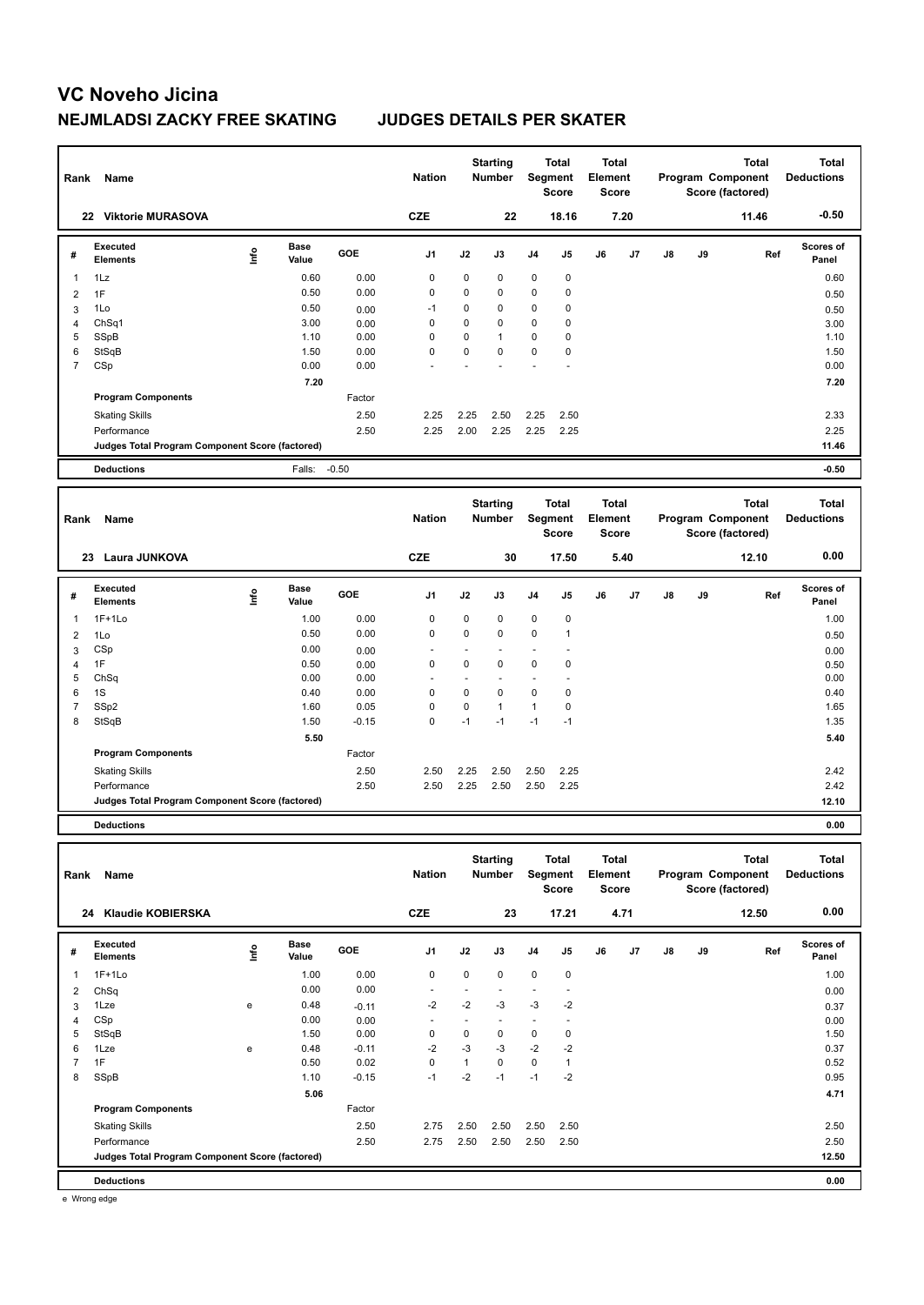| Rank | Name                                            |      |                      |            | <b>Nation</b>  |             | <b>Starting</b><br><b>Number</b> |                | <b>Total</b><br>Segment<br><b>Score</b> | <b>Total</b><br>Element<br>Score        |      |    |    | <b>Total</b><br>Program Component<br>Score (factored) | <b>Total</b><br><b>Deductions</b> |
|------|-------------------------------------------------|------|----------------------|------------|----------------|-------------|----------------------------------|----------------|-----------------------------------------|-----------------------------------------|------|----|----|-------------------------------------------------------|-----------------------------------|
|      | <b>Gabriela HRUBA</b><br>25                     |      |                      |            | <b>CZE</b>     |             | 19                               |                | 17.01                                   |                                         | 7.51 |    |    | 10.00                                                 | $-0.50$                           |
| #    | <b>Executed</b><br><b>Elements</b>              | ١nf٥ | <b>Base</b><br>Value | <b>GOE</b> | J <sub>1</sub> | J2          | J3                               | J <sub>4</sub> | J5                                      | J6                                      | J7   | J8 | J9 | Ref                                                   | <b>Scores of</b><br>Panel         |
| 1    | 1Lo+1Lo                                         |      | 1.00                 | 0.00       | 0              | 0           | 0                                | 0              | 0                                       |                                         |      |    |    |                                                       | 1.00                              |
| 2    | ChSq1                                           |      | 3.00                 | 0.00       | 0              | 0           | 0                                | 0              | 0                                       |                                         |      |    |    |                                                       | 3.00                              |
| 3    | 1F                                              |      | 0.50                 | $-0.07$    | -1             | $-2$        | $-2$                             | $-1$           | $-1$                                    |                                         |      |    |    |                                                       | 0.43                              |
| 4    | SSpB                                            |      | 1.10                 | $-0.22$    | $-1$           | $-1$        | $-3$                             | $-3$           | $-2$                                    |                                         |      |    |    |                                                       | 0.88                              |
| 5    | StSqB                                           |      | 1.50                 | $-0.10$    | 0              | 0           | $-1$                             | $-1$           | $-1$                                    |                                         |      |    |    |                                                       | 1.40                              |
| 6    | 1F                                              |      | 0.50                 | $-0.10$    | $-2$           | $-3$        | $-3$                             | $-1$           | $-1$                                    |                                         |      |    |    |                                                       | 0.40                              |
| 7    | 1S                                              |      | 0.40                 | 0.00       | $\mathbf 0$    | $\mathbf 0$ | $\mathbf 0$                      | 0              | $\mathbf 0$                             |                                         |      |    |    |                                                       | 0.40                              |
| 8    | CSp                                             |      | 0.00                 | 0.00       |                |             |                                  |                |                                         |                                         |      |    |    |                                                       | 0.00                              |
|      |                                                 |      | 8.00                 |            |                |             |                                  |                |                                         |                                         |      |    |    |                                                       | 7.51                              |
|      | <b>Program Components</b>                       |      |                      | Factor     |                |             |                                  |                |                                         |                                         |      |    |    |                                                       |                                   |
|      | <b>Skating Skills</b>                           |      |                      | 2.50       | 2.25           | 2.00        | 2.00                             | 2.00           | 1.75                                    |                                         |      |    |    |                                                       | 2.00                              |
|      | Performance                                     |      |                      | 2.50       | 2.25           | 2.00        | 2.00                             | 2.00           | 1.50                                    |                                         |      |    |    |                                                       | 2.00                              |
|      | Judges Total Program Component Score (factored) |      |                      |            |                |             |                                  |                |                                         |                                         |      |    |    |                                                       | 10.00                             |
|      | <b>Deductions</b>                               |      | Falls:               | $-0.50$    |                |             |                                  |                |                                         |                                         |      |    |    |                                                       | $-0.50$                           |
|      |                                                 |      |                      |            |                |             |                                  |                |                                         |                                         |      |    |    |                                                       |                                   |
| Rank | Name                                            |      |                      |            | <b>Nation</b>  |             | <b>Starting</b><br><b>Number</b> | Segment        | <b>Total</b><br><b>Score</b>            | <b>Total</b><br>Element<br><b>Score</b> |      |    |    | <b>Total</b><br>Program Component<br>Score (factored) | <b>Total</b><br><b>Deductions</b> |
|      | <b>Emma SHARIPOVA</b><br>26                     |      |                      |            | <b>RUS</b>     |             | 9                                |                | 16.95                                   |                                         | 5.15 |    |    | 12.30                                                 | $-0.50$                           |

**Value GOE J1 J2 J3 J4 J5 J6 J7 J8 J9** 

 **5.20 5.15**

1F+1Lo 0.95 **Info**

Skating Skills 2.75 2.25 2.50 2.50 2.50 2.50 2.50

Performance 2.50 2.50 2.25 2.50 2.25 2.50 2.42

 1Lo 0.50 0.00 0 0 0 0 0 0.50 CSp 0.00 0.00 - - - - - 0.00 ChSq 0.00 0.00 - - - - - 0.00 1F 0.50 0.00 0 0 0 0 0 0.50 SSp1 1.30 0.00 0 0 1 0 0 1.30 StSqB 1.50 0.00 0 0 1 0 0 1.50 1S 0.40 0.00 0 0 0 0 0 0.40

**Scores of Panel**

**Ref** 

**Judges Total Program Component Score (factored) 12.30**

**Base** 

1 1F+1Lo 1.00 -0.05 -1 -1 0 -1 -1

Factor

**Deductions** Falls: -0.50 **-0.50**

**Program Components** 

**#** 

**Executed Elements** 

| Name                        |             |                      |                                                 | <b>Nation</b>  |             |      |                                  |             |                                           |                |                                                 |    | <b>Total</b> | <b>Total</b><br><b>Deductions</b>     |
|-----------------------------|-------------|----------------------|-------------------------------------------------|----------------|-------------|------|----------------------------------|-------------|-------------------------------------------|----------------|-------------------------------------------------|----|--------------|---------------------------------------|
| Tereza JEZKOVA              |             |                      |                                                 | <b>CZE</b>     |             |      |                                  |             |                                           |                |                                                 |    | 9.58         | 0.00                                  |
| Executed<br><b>Elements</b> | <b>Info</b> | <b>Base</b><br>Value | GOE                                             | J <sub>1</sub> | J2          | J3   | J <sub>4</sub>                   | J5          | J6                                        | J <sub>7</sub> | J8                                              | J9 | Ref          | <b>Scores of</b><br>Panel             |
| 1S                          |             | 0.40                 | 0.00                                            | $\mathbf 0$    | $\mathbf 0$ | 0    | $\mathbf 0$                      | $\mathbf 0$ |                                           |                |                                                 |    |              | 0.40                                  |
| ChSq1                       |             | 3.00                 | 0.00                                            | 0              | 0           | 0    | $\mathbf 0$                      | 0           |                                           |                |                                                 |    |              | 3.00                                  |
| 1Lo                         |             | 0.50                 | 0.00                                            | $\mathbf 0$    | $\mathbf 0$ | 0    | $\mathbf 0$                      | $\mathbf 0$ |                                           |                |                                                 |    |              | 0.50                                  |
| SSp                         |             | 0.00                 | 0.00                                            | ۰              |             |      | ۰                                |             |                                           |                |                                                 |    |              | 0.00                                  |
| StSqB                       |             | 1.50                 | 0.00                                            | $\mathbf 0$    | 0           | 0    | $\mathbf 0$                      | 0           |                                           |                |                                                 |    |              | 1.50                                  |
| CSp                         |             | 0.00                 | 0.00                                            |                |             |      |                                  |             |                                           |                |                                                 |    |              | 0.00                                  |
| $1T+1T$                     |             | 0.80                 | 0.00                                            | $\mathbf 0$    | 0           | 0    | $\mathbf 0$                      | $\mathbf 0$ |                                           |                |                                                 |    |              | 0.80                                  |
| 1Lo                         |             | 0.50                 | 0.00                                            | $\pmb{0}$      | $\mathbf 0$ | 0    | $\mathbf 0$                      | $-1$        |                                           |                |                                                 |    |              | 0.50                                  |
|                             |             | 6.70                 |                                                 |                |             |      |                                  |             |                                           |                |                                                 |    |              | 6.70                                  |
| <b>Program Components</b>   |             |                      | Factor                                          |                |             |      |                                  |             |                                           |                |                                                 |    |              |                                       |
| <b>Skating Skills</b>       |             |                      | 2.50                                            | 2.00           | 2.00        | 2.00 | 2.00                             | 2.25        |                                           |                |                                                 |    |              | 2.00                                  |
| Performance                 |             |                      | 2.50                                            | 1.75           | 2.00        | 1.75 | 1.75                             | 2.00        |                                           |                |                                                 |    |              | 1.83                                  |
|                             |             |                      |                                                 |                |             |      |                                  |             |                                           |                |                                                 |    |              | 9.58                                  |
| <b>Deductions</b>           |             |                      |                                                 |                |             |      |                                  |             |                                           |                |                                                 |    |              | 0.00                                  |
|                             | Rank<br>27  |                      | Judges Total Program Component Score (factored) |                |             |      | <b>Starting</b><br><b>Number</b> | 6           | Total<br>Segment<br><b>Score</b><br>16.28 |                | <b>Total</b><br>Element<br><b>Score</b><br>6.70 |    |              | Program Component<br>Score (factored) |